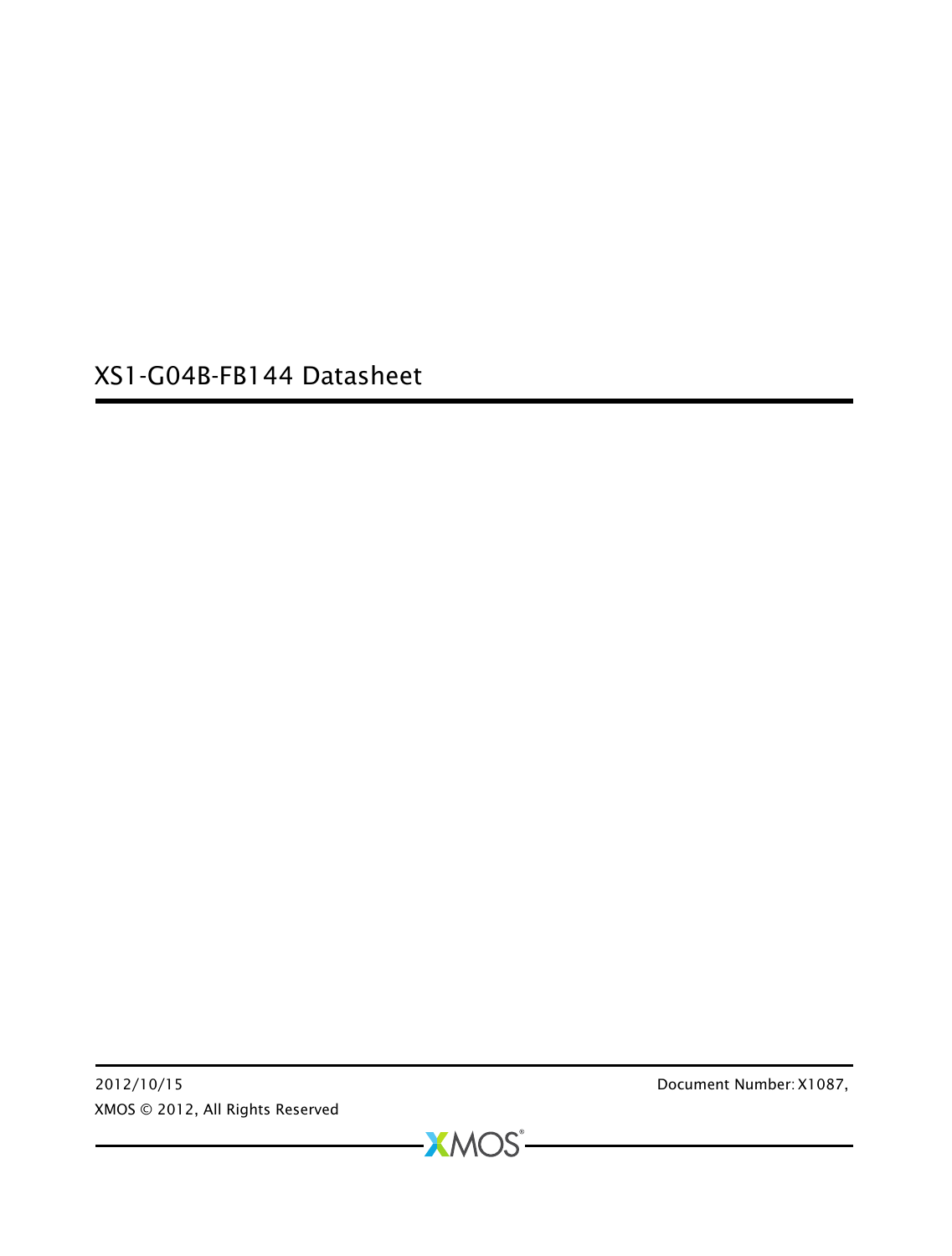## Table of Contents

| $\overline{2}$ |  |
|----------------|--|
| 3              |  |
| $\overline{4}$ |  |
| -5.            |  |
| -6             |  |
| 7              |  |
| -8             |  |
| <b>q</b>       |  |
| 10             |  |
| -11            |  |
| 12             |  |
| -13            |  |

### TO OUR VALUED CUSTOMERS

It is our intention to provide you with accurate and comprehensive documentation for the hardware and software components used in this product. To subscribe to receive updates, visit [http://www.xmos.com/.](http://www.xmos.com/www.xmos.com)

XMOS Ltd. is the owner or licensee of the information in this document and is providing it to you "AS IS" with no warranty of any kind, express or implied and shall have no liability in relation to its use. XMOS Ltd. makes no representation that the information, or any particular implementation thereof, is or will be free from any claims of infringement and again, shall have no liability in relation to any such claims.

XMOS and the XMOS logo are registered trademarks of XMOS Ltd in the United Kingdom and other countries, and may not be used without written permission. Company and product names mentioned in this document are the trademarks or registered trademarks of their respective owners.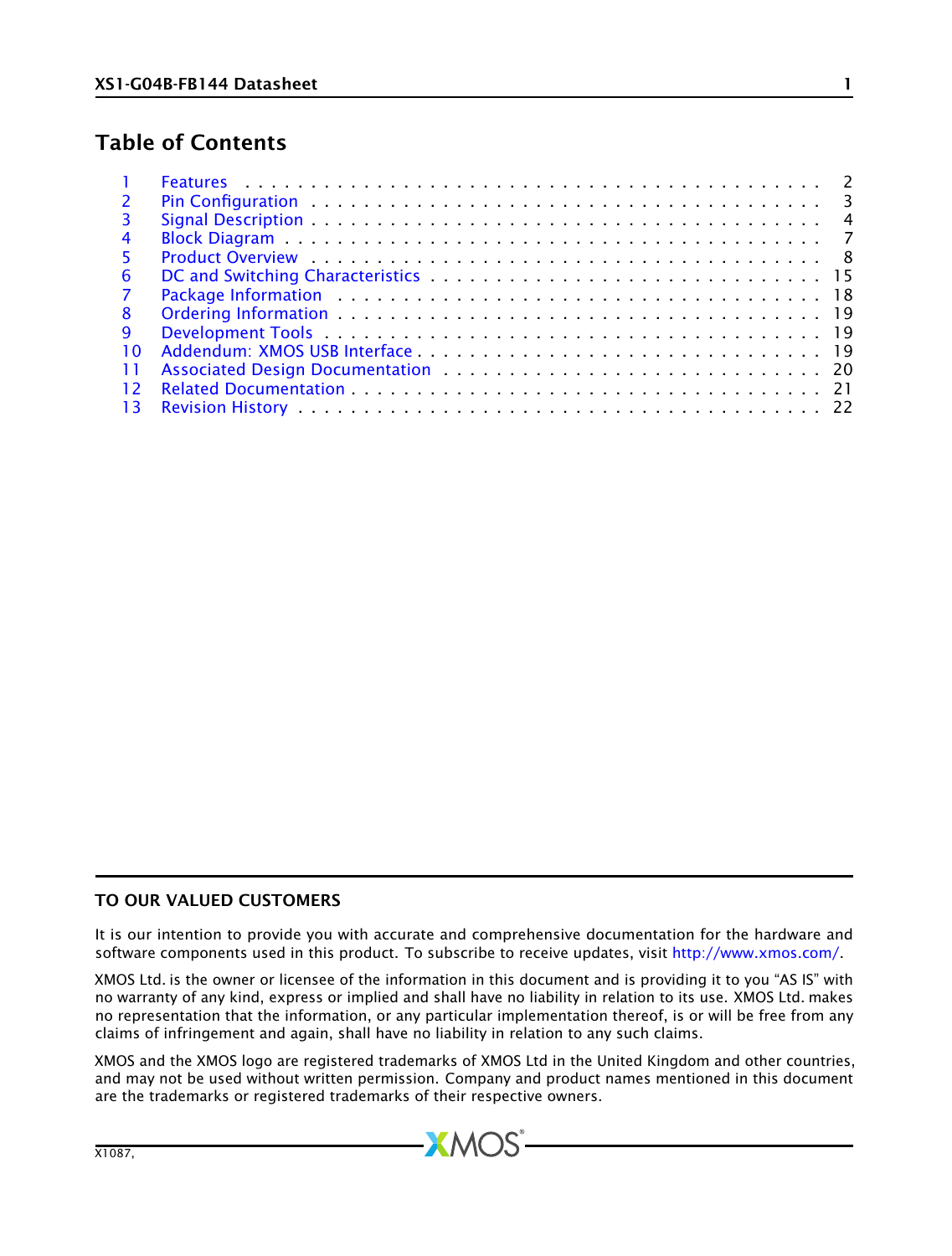## <span id="page-2-0"></span>1 Features

### · Quad-Tile Multicore Microcontroller with Advanced Multi-Core RISC Architecture

- Up to 1600 MIPS shared between up to 32 real-time logical cores
- Each logical core has:
	- $-$  Guaranteed throughput of between  $1/4$  and  $1/8$  of tile MIPS
	- 16x32bit dedicated registers
- 159 high-density 16/32-bit instructions
	- All have single clock-cycle execution (except for divide)
	- 32x32→64-bit MAC instructions for DSP, arithmetic and user-definable cryptographic functions

### · Programmable I/O

- 88 general-purpose I/O pins, configurable as input or output
- Port sampling rates of up to 60 MHz with respect to an external clock
- 128 channel ends for communication with other cores, on or off-chip

### · Memory

- 256KB internal single-cycle SRAM (max 64KB per tile) for code and data storage
- 32KB internal OTP (max 8KB per tile) for application boot code

### · JTAG Module for On-Chip Debug

### · Security Features

• Programming lock disables debug and prevents read-back of memory contents

 $X$ M $(S)$ 

• AES bootloader ensures secrecy of IP held on external flash memory

### · Ambient Temperature Range

- Commercial qualification: 0 °C to 70 °C
- Industrial qualification: -40 °C to 85 °C

### · Speed Grade

- 400 MHz part: 400 MIPS
- ▶ 144-pin FBGA package 0.8 mm pitch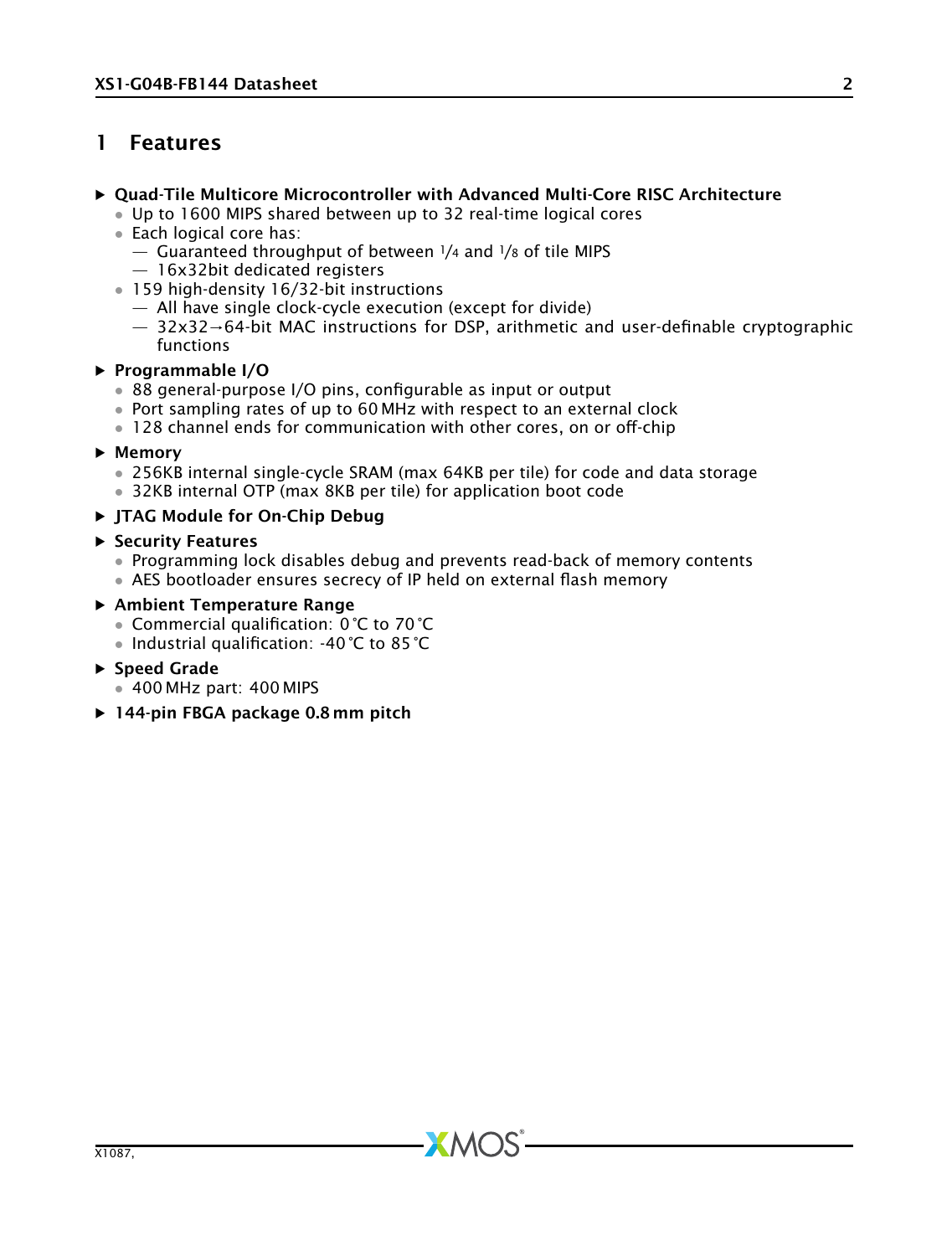# <span id="page-3-0"></span>2 Pin Configuration

|             | $\mathbf{1}$  | $\overline{2}$ | 3          | $\overline{4}$         | 5            | 6             | $\overline{7}$ | 8               | 9                 | 10         | 11            | 12            |
|-------------|---------------|----------------|------------|------------------------|--------------|---------------|----------------|-----------------|-------------------|------------|---------------|---------------|
| A           | <b>IO VDD</b> | X0D34          | X0D35      | X0D36                  | X0D37        | X0D38         | X0D39          | X0D40           | X0D41             | X0D42      | X0D43         | <b>VSS</b>    |
| B           | X0D33         | <b>VSS</b>     | X0D18      | X0D19                  | X0D20        | <b>IO VDD</b> | <b>VSS</b>     | X0D21           | X0D22             | X0D23      | <b>IO VDD</b> | X2D24         |
| $\mathsf C$ | X0D32         | X0D17          | <b>VDD</b> | X0D06                  | X0D07        | X0D08         | X0D09          | X0D10           | X0D11             | <b>VDD</b> | X2D12         | X2D25         |
| D           | X0D31         | X0D16          | X0D05      | SS_PLL_<br>BYPASS      | SS_<br>RESET | <b>VDD</b>    | OTP_<br>VPP    | SS_XCO<br>BS[0] | SS_XC_<br>CFG[0]  | X2D00      | X2D13         | X2D26         |
| Ε           | X0D30         | X0D15          | X0D04      | SS_CLK                 | <b>VSS</b>   | <b>VSS</b>    | <b>VSS</b>     | <b>VSS</b>      | SS_<br>DEBUG      | X2D01      | X2D14         | X2D27         |
| F           | X0D29         | <b>IO VDD</b>  | X0D03      | SS_PLL_<br>AGND        | <b>VSS</b>   | <b>VSS</b>    | <b>VSS</b>     | <b>VSS</b>      | <b>VDD</b>        | X2D02      | <b>VSS</b>    | X2D28         |
| G           | X0D28         | <b>VSS</b>     | X0D02      | <b>VDD</b>             | <b>VSS</b>   | <b>VSS</b>    | <b>VSS</b>     | <b>VSS</b>      | SS<br>TEST<br>ENA | X2D03      | <b>IO VDD</b> | X2D29         |
| H           | X0D27         | X0D14          | X0D01      | SS_PLL_<br><b>AVDD</b> | <b>VSS</b>   | <b>VSS</b>    | <b>VSS</b>     | <b>VSS</b>      | SS_TCK            | X2D04      | X2D15         | X2D30         |
| J           | X0D26         | X0D13          | X0D00      | SS_PLL_<br>LOCK        | SS_TMS       | SS_TDO        | <b>VDD</b>     | SS_TDI          | SS_TRST           | X2D05      | X2D16         | X2D31         |
| К           | X0D25         | X0D12          | <b>VDD</b> | X2D11                  | X2D10        | X2D09         | X2D08          | X2D07           | X2D06             | <b>VDD</b> | X2D17         | X2D32         |
| L           | X0D24         | <b>IO VDD</b>  | X2D23      | X2D22                  | X2D21        | <b>VSS</b>    | <b>IO VDD</b>  | X2D20           | X2D19             | X2D18      | <b>VSS</b>    | X2D33         |
| M           | <b>VSS</b>    | X2D43          | X2D42      | X2D41                  | X2D40        | X2D39         | X2D38          | X2D37           | X2D36             | X2D35      | X2D34         | <b>IO VDD</b> |

-XMOS<sup>®</sup>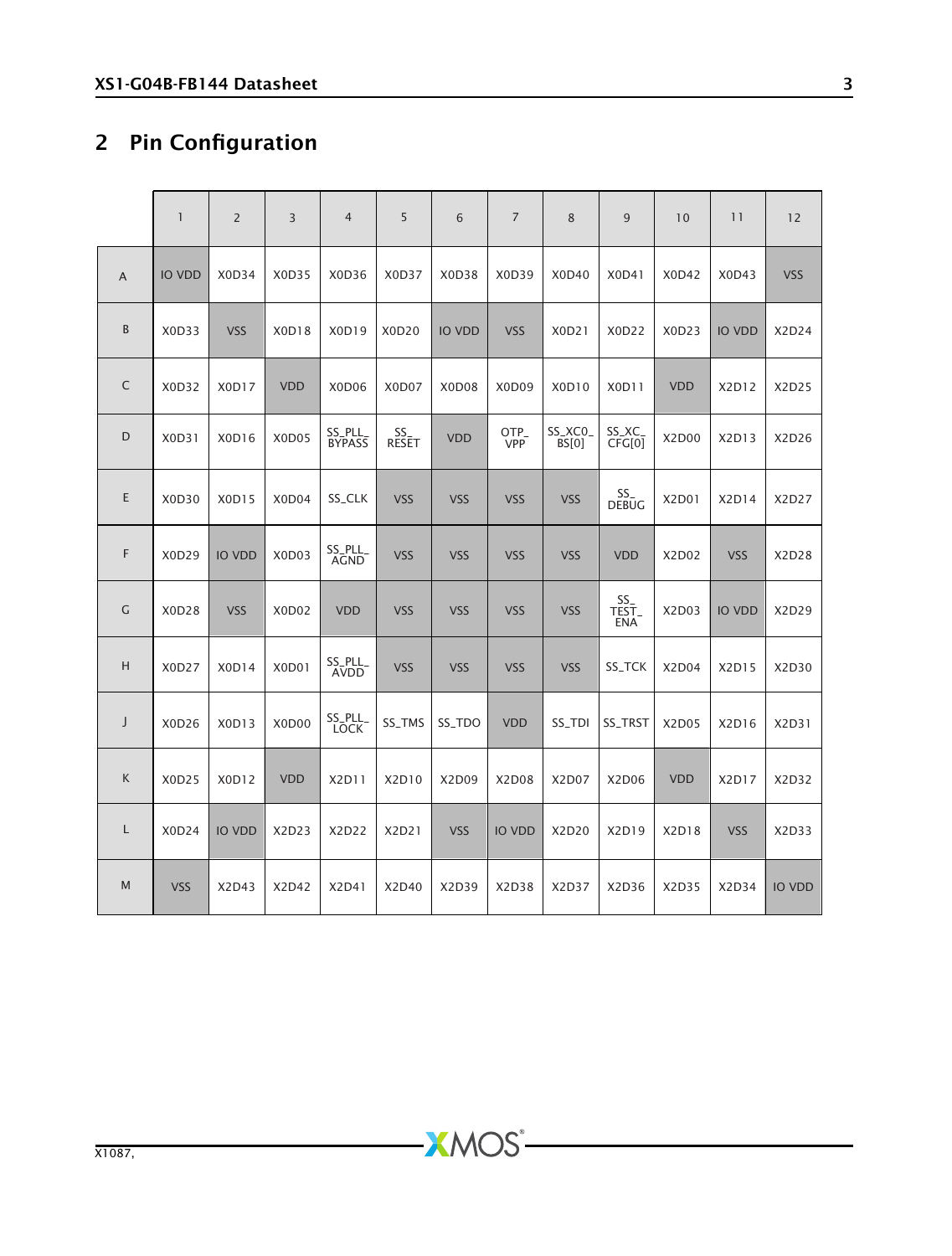# <span id="page-4-0"></span>3 Signal Description

| Module      | Signal         | <b>Function</b>                                                                                               | <b>Type</b> | Active                   | <b>Properties</b> |
|-------------|----------------|---------------------------------------------------------------------------------------------------------------|-------------|--------------------------|-------------------|
|             |                | PU=Pull Up, PD=Pull Down, ST=Schmitt Trigger Input, OT=Output Tristate, S=Switchable                          |             |                          |                   |
|             |                | $R_S$ =Required for SPI boot (§5.6), $R_U$ =Required for USB-enabled devices (§10)                            |             |                          |                   |
|             | <b>VDD</b>     | Digital tile power                                                                                            | <b>PWR</b>  |                          |                   |
|             | <b>VSS</b>     | Digital ground                                                                                                | <b>GND</b>  | $\overline{\phantom{0}}$ |                   |
|             | IO VDD         | Digital I/O power                                                                                             | <b>PWR</b>  | $\qquad \qquad -$        |                   |
| Power       | SS_PLL_AGND    | Analog ground for PLL                                                                                         | <b>GND</b>  | $\overline{\phantom{0}}$ |                   |
|             | SS_PLL_AVDD    | Analog PLL power                                                                                              | <b>PWR</b>  | $\qquad \qquad -$        |                   |
|             | OTP_VPP        | OTP programming voltage                                                                                       | <b>PWR</b>  |                          |                   |
|             | SS_RESET       | Global reset input                                                                                            | Input       |                          | PU, ST            |
|             | SS_CLK         | PLL reference clock                                                                                           | Input       | $\qquad \qquad -$        | PD, ST            |
| PLL         | SS_PLL_BYPASS  | PLL bypass                                                                                                    | Input       |                          | PD                |
|             | SS_XC0_BS[0:0] | Boot status (tile 0)                                                                                          | I/O         | $\qquad \qquad -$        | PU                |
|             | SS_TDI         | Test data input                                                                                               | Input       |                          | PU, ST            |
|             | SS_TDO         | Test data output                                                                                              | Output      | $\overline{\phantom{0}}$ | PD                |
| <b>JTAG</b> | SS_TMS         | Test mode select                                                                                              | Input       |                          | PU, ST            |
|             | SS_TRST        | Test reset input                                                                                              | Input       |                          | PU, ST            |
|             | SS_TCK         | Test clock                                                                                                    | Input       |                          | PU, ST            |
|             | SS_DEBUG       | Multi-chip debug                                                                                              | I/O         |                          | PU                |
|             | X0D00          | P1A <sup>0</sup>                                                                                              | I/O         | $\overline{\phantom{0}}$ | $R_{S}$           |
|             | X0D01          | XOLA <sub>5b</sub> <sup>4i</sup><br>P1B <sup>0</sup>                                                          | I/O         |                          | $R_S$             |
|             | X0D02          | P4A <sup>0</sup> P8A <sup>0</sup> P16A <sup>0</sup> P32A <sup>20</sup><br>XOLA <sub>5b</sub> <sup>3i</sup>    | I/O         | $\qquad \qquad -$        | $R_{U}$           |
|             | X0D03          | P4A <sup>1</sup> P8A <sup>1</sup> P16A <sup>1</sup> P32A <sup>21</sup><br>XOLA <sub>5b</sub> <sup>2i</sup>    | I/O         |                          | Ru                |
|             | X0D04          | P4B <sup>0</sup> P8A <sup>2</sup> P16A <sup>2</sup> P32A <sup>22</sup><br>XOLA <sub>2b/5b</sub>               | I/O         |                          | R <sub>U</sub>    |
|             | X0D05          | XOLA <sub>2b/5b</sub> <sup>0i</sup><br>P4B <sup>1</sup> P8A <sup>3</sup> P16A <sup>3</sup> P32A <sup>23</sup> | I/O         | $\overline{\phantom{0}}$ | $R_{U}$           |
|             | X0D06          | XOLA <sub>2b/5b</sub> <sup>0</sup><br>P4B <sup>2</sup> P8A <sup>4</sup> P16A <sup>4</sup> P32A <sup>24</sup>  | I/O         |                          | $R_{U}$           |
|             | X0D07          | P4B3 P8A <sup>5</sup> P16A <sup>5</sup> P32A <sup>25</sup><br>XOLA <sub>2b/5b</sub>                           | I/O         | $\qquad \qquad -$        | $R_{U}$           |
|             | X0D08          | P4A <sup>2</sup> P8A <sup>6</sup> P16A <sup>6</sup> P32A <sup>26</sup><br>XOLA <sub>5b</sub> <sup>2o</sup>    | I/O         | $\overline{\phantom{0}}$ | $R_{U}$           |
|             | X0D09          | P4A3 P8A7 P16A7 P32A27<br>XOLA <sub>5b</sub> <sup>3o</sup>                                                    | I/O         |                          | $R_{U}$           |
| Tile 0 I/O  | X0D10          | XOLA <sub>5b</sub> <sup>40</sup><br>P1C <sup>0</sup>                                                          | I/O         |                          | Rs                |
|             | X0D11          | P1D <sup>0</sup>                                                                                              | I/O         | $\qquad \qquad -$        | $R_S$             |
|             | X0D12          | $P1E^0$                                                                                                       | I/O         |                          | $R_{U}$           |
|             | X0D13          | XOLB <sub>5b</sub> <sup>4i</sup><br>P1F <sup>0</sup>                                                          | I/O         |                          | $R_U$             |
|             | X0D14          | P4C <sup>0</sup> P8B <sup>0</sup> P16A <sup>8</sup> P32A <sup>28</sup><br>XOLB <sub>5h</sub> <sup>3i</sup>    | I/O         |                          | $R_{U}$           |
|             | X0D15          | P4C <sup>1</sup> P8B <sup>1</sup> P16A <sup>9</sup> P32A <sup>29</sup><br>XOLB <sub>5b</sub> <sup>2i</sup>    | I/O         |                          | R <sub>U</sub>    |
|             | X0D16          | P4D <sup>0</sup> P8B <sup>2</sup> P16A <sup>10</sup><br>$\overline{XOLB}_{2b/5b}^{1i}$                        | I/O         | $\overline{\phantom{m}}$ | R <sub>U</sub>    |
|             | X0D17          | P4D <sup>1</sup> P8B <sup>3</sup> P16A <sup>11</sup><br>XOLB <sub>2b/5b</sub>                                 | I/O         | $\qquad \qquad -$        | $R_U$             |
|             | X0D18          | XOLB <sub>2b/5b</sub> <sup>0</sup><br>P4D <sup>2</sup> P8B <sup>4</sup> P16A <sup>12</sup>                    | I/O         | $\overline{\phantom{0}}$ | $R_U$             |
|             | X0D19          | P4D <sup>3</sup> P8B <sup>5</sup> P16A <sup>13</sup><br>XOLB <sup>10</sup> <sub>2b/5b</sub>                   | I/O         | $\overline{\phantom{0}}$ | $R_{U}$           |
|             | X0D20          | P4C <sup>2</sup> P8B <sup>6</sup> P16A <sup>14</sup> P32A <sup>30</sup><br>XOLB <sub>5b</sub> <sup>20</sup>   | I/O         |                          | $R_{U}$           |
|             | X0D21          | P4C <sup>3</sup> P8B <sup>7</sup> P16A <sup>15</sup> P32A <sup>31</sup><br>XOLB <sub>5b</sub> <sup>3o</sup>   | I/O         | $\qquad \qquad -$        | $R_{U}$           |

(continued)

**XMOS**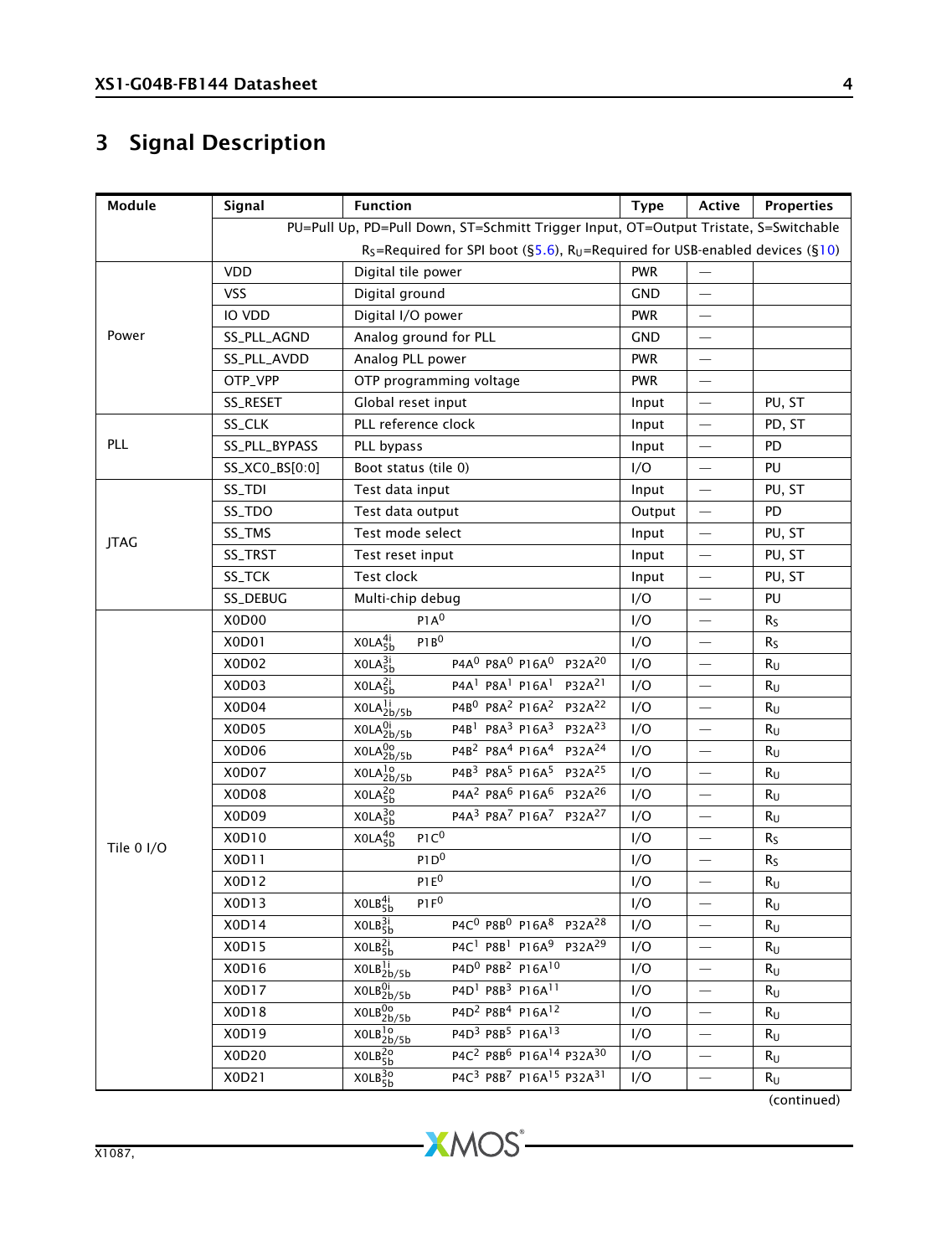### XS1-G04B-FB144 Datasheet 5

| Module     | Name  | <b>Function</b>                                                                                               | Type | Active                   | <b>Properties</b> |
|------------|-------|---------------------------------------------------------------------------------------------------------------|------|--------------------------|-------------------|
|            | X0D22 | XOLB <sub>5b</sub> <sup>40</sup><br>P1G <sup>0</sup>                                                          | I/O  |                          | R <sub>U</sub>    |
|            | X0D23 | $P1H^0$                                                                                                       | I/O  | $\qquad \qquad -$        | $R_U$             |
|            | X0D24 | $P11^0$                                                                                                       | I/O  | $\frac{1}{2}$            |                   |
|            | X0D25 | $P1J^0$                                                                                                       | I/O  | $\qquad \qquad -$        |                   |
|            | X0D26 | P4E <sup>0</sup> P8C <sup>0</sup> P16B <sup>0</sup>                                                           | I/O  | $\qquad \qquad -$        | $R_{U}$           |
|            | X0D27 | P4E <sup>1</sup> P8C <sup>1</sup> P16B <sup>1</sup>                                                           | I/O  | $\overline{\phantom{m}}$ | $R_U$             |
|            | X0D28 | P4F <sup>0</sup> P8C <sup>2</sup> P16B <sup>2</sup>                                                           | I/O  |                          | $R_{U}$           |
|            | X0D29 | P4F <sup>1</sup> P8C <sup>3</sup> P16B <sup>3</sup>                                                           | I/O  | $\overline{\phantom{0}}$ | $R_{U}$           |
|            | X0D30 | P4F <sup>2</sup> P8C <sup>4</sup> P16B <sup>4</sup>                                                           | I/O  | $\overline{\phantom{0}}$ | $R_U$             |
|            | X0D31 | P4F3 P8C5 P16B5                                                                                               | I/O  | $\overline{\phantom{m}}$ | Ru                |
| Tile 0 I/O | X0D32 | P4E <sup>2</sup> P8C <sup>6</sup> P16B <sup>6</sup>                                                           | I/O  | $\overline{\phantom{m}}$ | R <sub>U</sub>    |
|            | X0D33 | P4E3 P8C7 P16B7                                                                                               | I/O  | $\qquad \qquad -$        | R <sub>U</sub>    |
|            | X0D34 | P1K <sup>0</sup>                                                                                              | I/O  | $\overline{\phantom{m}}$ |                   |
|            | X0D35 | P1L <sup>0</sup>                                                                                              | I/O  | $\frac{1}{2}$            |                   |
|            | X0D36 | P1M <sup>0</sup><br>P8D <sup>0</sup> P16B <sup>8</sup>                                                        | I/O  | $\overline{\phantom{m}}$ |                   |
|            | X0D37 | P1N <sup>0</sup><br>$P8D1$ $P16B9$                                                                            | I/O  |                          | Ru                |
|            | X0D38 | P1O <sup>0</sup><br>P8D <sup>2</sup> P16B <sup>10</sup>                                                       | I/O  | $\overline{\phantom{0}}$ | $R_{\rm U}$       |
|            | X0D39 | P8D <sup>3</sup> P16B <sup>11</sup><br>$P1P^0$                                                                | I/O  | $\overline{\phantom{m}}$ | $R_{U}$           |
|            | X0D40 | P8D <sup>4</sup> P16B <sup>12</sup>                                                                           | I/O  | $\overline{\phantom{m}}$ | $R_U$             |
|            | X0D41 | P8D <sup>5</sup> P16B <sup>13</sup>                                                                           | I/O  | $\overline{\phantom{0}}$ | $R_{U}$           |
|            | X0D42 | P8D <sup>6</sup> P16B <sup>14</sup>                                                                           | I/O  | $\qquad \qquad -$        | $R_U$             |
|            | X0D43 | P8D <sup>7</sup> P16B <sup>15</sup>                                                                           | I/O  |                          | Ru                |
|            | X2D00 | P1A <sup>0</sup>                                                                                              | I/O  | $\overline{\phantom{m}}$ |                   |
|            | X2D01 | X2LA <sub>5b</sub> <sup>4i</sup><br>$P1B^0$                                                                   | I/O  | $\overline{\phantom{m}}$ |                   |
|            | X2D02 | P4A <sup>0</sup> P8A <sup>0</sup> P16A <sup>0</sup> P32A <sup>20</sup><br>X2LA <sub>5b</sub> <sup>3i</sup>    | I/O  | $\qquad \qquad -$        | $R_{U}$           |
|            | X2D03 | P4A <sup>1</sup> P8A <sup>1</sup> P16A <sup>1</sup> P32A <sup>21</sup><br>X2LA <sub>5b</sub> <sup>2i</sup>    | I/O  | $\overline{\phantom{a}}$ | $R_U$             |
|            | X2D04 | P4B <sup>0</sup> P8A <sup>2</sup> P16A <sup>2</sup> P32A <sup>22</sup><br>X2LA <sub>2b/5b</sub>               | I/O  |                          | Ru                |
|            | X2D05 | X2LA <sub>2b/5b</sub><br>P4B <sup>1</sup> P8A <sup>3</sup> P16A <sup>3</sup> P32A <sup>23</sup>               | I/O  | $\overline{\phantom{0}}$ | Ru                |
|            | X2D06 | X2LA <sub>2b/5b</sub> <sup>00</sup><br>P4B <sup>2</sup> P8A <sup>4</sup> P16A <sup>4</sup> P32A <sup>24</sup> | I/O  |                          | $R_U$             |
|            | X2D07 | P4B3 P8A5 P16A5 P32A25<br>X2LA <sub>2b/5b</sub>                                                               | I/O  | $\overline{\phantom{0}}$ | $R_{U}$           |
|            | X2D08 | P4A <sup>2</sup> P8A <sup>6</sup> P16A <sup>6</sup> P32A <sup>26</sup><br>X2LA <sub>5b</sub> <sup>2o</sup>    | I/O  | $\overline{\phantom{0}}$ | $R_{U}$           |
|            | X2D09 | P4A <sup>3</sup> P8A <sup>7</sup> P16A <sup>7</sup> P32A <sup>27</sup><br>X2LA <sub>5b</sub> <sup>3o</sup>    | I/O  |                          | $R_U$             |
| Tile 2 I/O | X2D10 | X2LA <sub>5b</sub> <sup>40</sup><br>$P1C^0$                                                                   | I/O  |                          |                   |
|            | X2D11 | P1D <sup>0</sup>                                                                                              | I/O  | $\overline{\phantom{0}}$ |                   |
|            | X2D12 | $P1E^0$                                                                                                       | I/O  | $\overline{\phantom{m}}$ | $R_U$             |
|            | X2D13 | X2LB <sub>5h</sub> <sup>4i</sup><br>$P1F^0$                                                                   | I/O  |                          | $R_{U}$           |
|            | X2D14 | P4C <sup>0</sup> P8B <sup>0</sup> P16A <sup>8</sup> P32A <sup>28</sup><br>X2LB <sub>5b</sub> <sup>3i</sup>    | I/O  | $\overline{\phantom{m}}$ | $R_{\mathsf{U}}$  |
|            | X2D15 | P4C <sup>1</sup> P8B <sup>1</sup> P16A <sup>9</sup> P32A <sup>29</sup><br>X2LB <sub>5b</sub> <sup>2i</sup>    | I/O  | $\overline{\phantom{m}}$ | $R_U$             |
|            | X2D16 | P4D <sup>0</sup> P8B <sup>2</sup> P16A <sup>10</sup><br>X2LB <sub>2b/5b</sub>                                 | I/O  |                          | Ru                |
|            | X2D17 | X2LB <sub>2b/5b</sub><br>P4D <sup>1</sup> P8B <sup>3</sup> P16A <sup>11</sup>                                 | I/O  | $\overline{\phantom{m}}$ | $R_U$             |
|            | X2D18 | P4D <sup>2</sup> P8B <sup>4</sup> P16A <sup>12</sup><br>X2LB <sub>2b/5b</sub>                                 | I/O  | $\overline{\phantom{0}}$ | $R_{U}$           |
|            | X2D19 | P4D <sup>3</sup> P8B <sup>5</sup> P16A <sup>13</sup><br>X2LB <sub>2b/5b</sub>                                 | I/O  | $\qquad \qquad$          | R <sub>U</sub>    |
|            | X2D20 | P4C <sup>2</sup> P8B <sup>6</sup> P16A <sup>14</sup> P32A <sup>30</sup><br>X2LB <sub>5b</sub> <sup>2o</sup>   | I/O  |                          | R <sub>U</sub>    |

(continued)

-XMOS<sup>®</sup>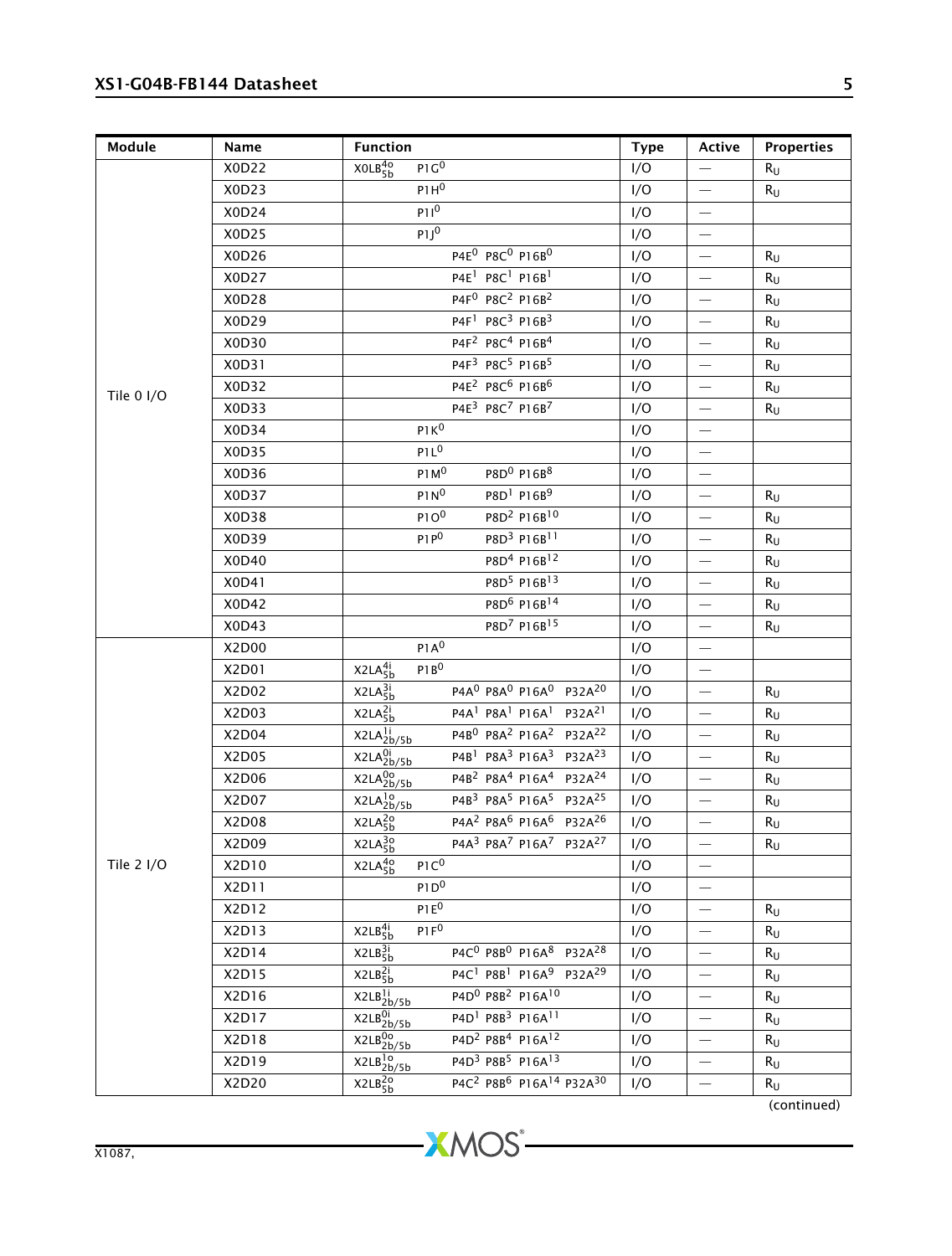### XS1-G04B-FB144 Datasheet 6

| Module     | Name           | <b>Function</b>                                                                                             | <b>Type</b> | Active                   | <b>Properties</b> |
|------------|----------------|-------------------------------------------------------------------------------------------------------------|-------------|--------------------------|-------------------|
|            | X2D21          | X2LB <sub>5b</sub> <sup>3o</sup><br>P4C <sup>3</sup> P8B <sup>7</sup> P16A <sup>15</sup> P32A <sup>31</sup> | I/O         | $\overline{\phantom{0}}$ | $R_{\rm U}$       |
|            | X2D22          | X2LB <sub>5b</sub> <sup>4o</sup><br>P1G <sup>0</sup>                                                        | I/O         | $\overline{\phantom{m}}$ | $R_{U}$           |
|            | X2D23          | P1H <sup>0</sup>                                                                                            | I/O         | $\overline{\phantom{m}}$ | $R_{U}$           |
|            | X2D24          | $P11^0$                                                                                                     | I/O         | $\overline{\phantom{m}}$ |                   |
|            | X2D25          | $P1J^0$                                                                                                     | I/O         |                          |                   |
|            | X2D26          | P4E <sup>0</sup> P8C <sup>0</sup> P16B <sup>0</sup>                                                         | I/O         | $\overline{\phantom{m}}$ | $R_{11}$          |
|            | X2D27          | P4E <sup>1</sup> P8C <sup>1</sup> P16B <sup>1</sup>                                                         | I/O         | $\overline{\phantom{m}}$ | $R_{\text{U}}$    |
|            | X2D28          | P4F <sup>0</sup> P8C <sup>2</sup> P16B <sup>2</sup>                                                         | I/O         |                          | $R_{\rm U}$       |
|            | X2D29          | P4F <sup>1</sup> P8C <sup>3</sup> P16B <sup>3</sup>                                                         | I/O         | $\overline{\phantom{m}}$ | $R_{\rm U}$       |
|            | X2D30          | P4F <sup>2</sup> P8C <sup>4</sup> P16B <sup>4</sup>                                                         | I/O         | $\overline{\phantom{m}}$ | $R_{U}$           |
|            | X2D31          | P4F <sup>3</sup> P8C <sup>5</sup> P16B <sup>5</sup>                                                         | I/O         | $\overline{\phantom{m}}$ | $R_{U}$           |
| Tile 2 I/O | X2D32          | P4E <sup>2</sup> P8C <sup>6</sup> P16B <sup>6</sup>                                                         | I/O         |                          | $R_{\rm U}$       |
|            | X2D33          | P4E3 P8C7 P16B7                                                                                             | I/O         | $\overline{\phantom{m}}$ | $R_{U}$           |
|            | X2D34          | P1K <sup>0</sup>                                                                                            | I/O         | $\qquad \qquad -$        |                   |
|            | X2D35          | P1L <sup>0</sup>                                                                                            | I/O         |                          |                   |
|            | X2D36          | P1M <sup>0</sup><br>P8D <sup>0</sup> P16B <sup>8</sup>                                                      | I/O         | $\qquad \qquad -$        |                   |
|            | X2D37          | P8D <sup>1</sup> P16B <sup>9</sup><br>P1N <sup>0</sup>                                                      | I/O         | $\overline{\phantom{m}}$ | $R_{\rm U}$       |
|            | X2D38          | P8D <sup>2</sup> P16B <sup>10</sup><br>P1O <sup>0</sup>                                                     | I/O         | $\overline{\phantom{m}}$ | $R_{\text{U}}$    |
|            | X2D39          | $P1P^0$<br>P8D <sup>3</sup> P16B <sup>11</sup>                                                              | I/O         |                          | $R_{U}$           |
|            | X2D40          | P8D <sup>4</sup> P16B <sup>12</sup>                                                                         | I/O         | $\overline{\phantom{m}}$ | $R_{\rm U}$       |
|            | X2D41          | P8D <sup>5</sup> P16B <sup>13</sup>                                                                         | I/O         | $\overline{\phantom{m}}$ | $R_{U}$           |
|            | X2D42          | P8D <sup>6</sup> P16B <sup>14</sup>                                                                         | I/O         |                          | $R_{U}$           |
|            | X2D43          | P8D <sup>7</sup> P16B <sup>15</sup>                                                                         | I/O         | $\overline{\phantom{m}}$ | $R_{\rm U}$       |
|            | SS_PLL_LOCK    | Reserved (do not connect)                                                                                   | Output      | $\overline{\phantom{m}}$ | <b>PD</b>         |
| Reserved   | SS_TEST_ENA    | Reserved (tie to VSS)                                                                                       | Input       | $\overline{\phantom{m}}$ | PD                |
|            | SS_XC_CFG[0:0] | Reserved (tie to VSS)                                                                                       | Input       | $\overline{\phantom{0}}$ | <b>PD</b>         |

-XMOS<sup>®</sup>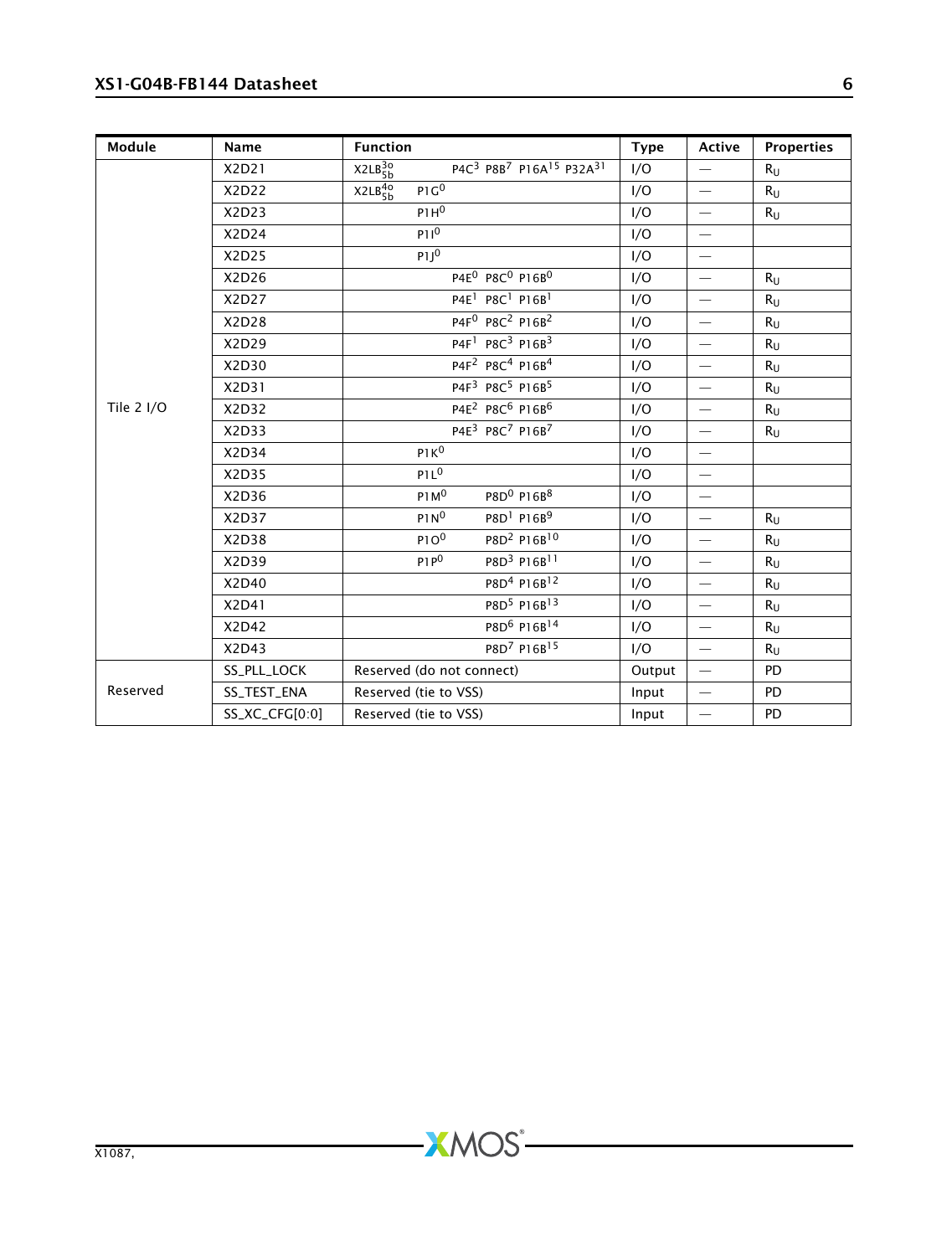### <span id="page-7-0"></span>4 Block Diagram

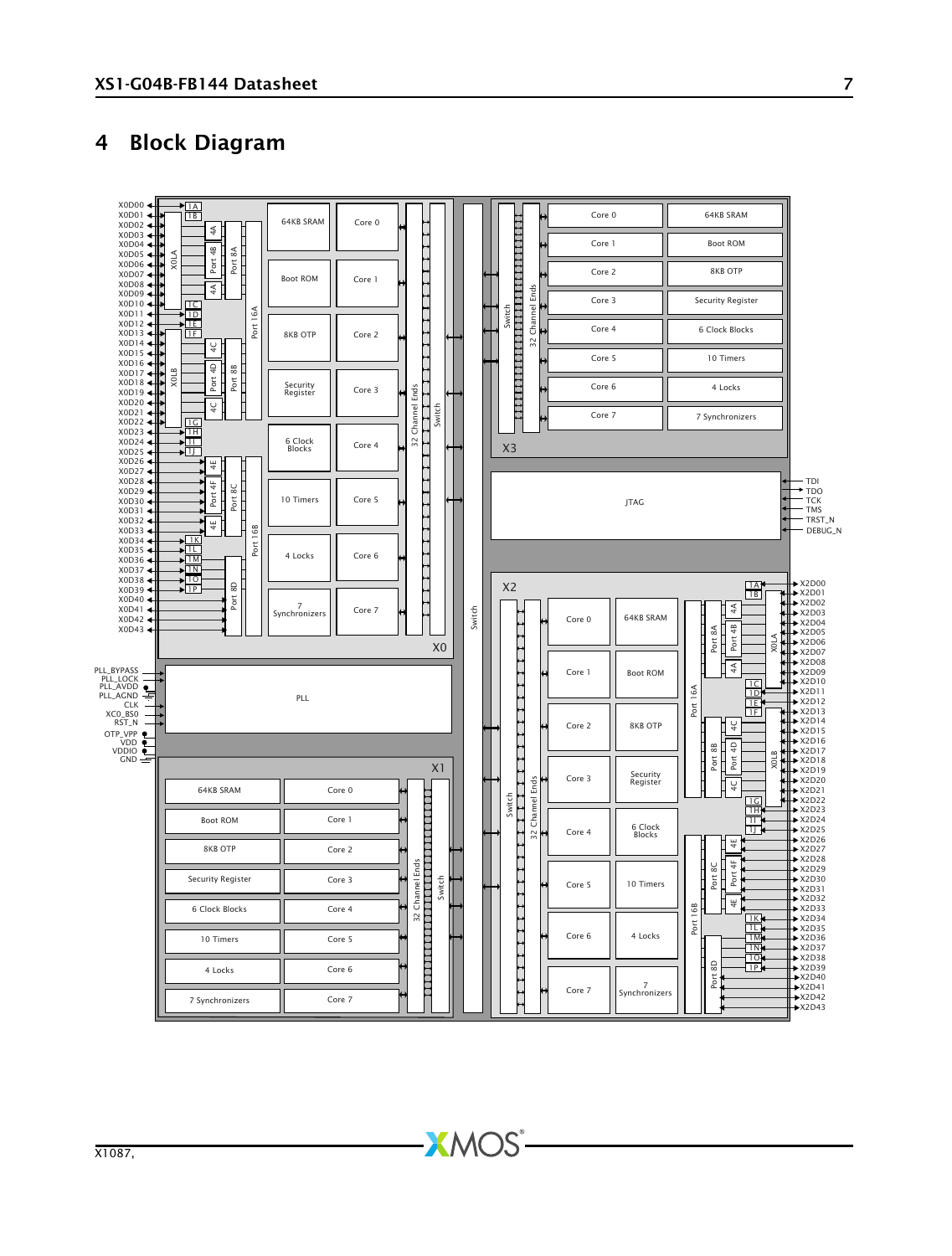### 5 Product Overview

<span id="page-8-0"></span>The XMOS XS1-G04B-FB144 is a powerful device that provides a simple design process and highly-flexible solution to many applications. The device consists of four xCORE Tiles, each comprising a flexible multicore microcontroller with tightly integrated I/O and on-chip memory. The processors run mutiple tasks simultaneously using logical cores, each of which is guaranteed a slice of processing power and can execute computational code, control software and I/O interfaces. Logical cores use channels to exchange data within a tile or across tiles. The tiles are connected via an integrated switch network, which uses a proprietary physical layer protocol, and which can also be used to add additional resources to a design. The I/O pins are driven using intelligent ports that can serialize data, interpret strobe signals and wait for scheduled times or events, making the device ideal for real-time control applications.

The device can be configured using a set of software components that are rapidly customized and composed. XMOS provides source code libraries for many standard components. The device can be programmed using high-level languages such as C/C++ and XMOS-originated extensions to C, called XC, that simplify the control over concurrency, I/O and time.

The XMOS toolchain includes compilers, a simulator, debugger and static timing analyzer. The combination of real-time software, a compiler and timing analyzer enables the programmer to close timings on components of the design without a detailed understanding of the hardware characteristics.

### <span id="page-8-4"></span><span id="page-8-3"></span>5.1 Logical cores, Synchronizers and Locks

Each xCORE Tile has up to eight active logical cores, which issue instructions down a shared four-stage pipeline. Instructions from the active cores are issued round-robin. If up to four logical cores are active, each core is allocated a quarter of the processing cycles. If more than four logical cores are active, each core is allocated at least <sup>1</sup>/*<sup>n</sup>* cycles (for *n* cores). Figure [1](#page-8-5) shows the guaranteed core performance depending on the number of cores used.

<span id="page-8-5"></span>**Figur**  $\mathsf{C}$ performa

| r <b>e 1:</b> | Speed Grade |     | Minimum MIPS per core (for <i>n</i> cores) |                |    |    |  |
|---------------|-------------|-----|--------------------------------------------|----------------|----|----|--|
| Eore          |             |     |                                            |                |    |    |  |
| ınce          | 400 MHz     | 100 |                                            | 0 <sub>0</sub> | 80 | 67 |  |

There is no way that the performance of a logical core can be reduced below these predicted levels. Because cores may be delayed on I/O, however, their unused processing cycles can be taken by other cores. This means that for more than four logical cores, the performance of each core is often higher than the predicted minimum.

### <span id="page-8-2"></span><span id="page-8-1"></span>5.2 Channel Ends, Links and Switch

Logical cores communicate using point-to-point connections formed between two channel ends. Between tiles, channel communications are implemented over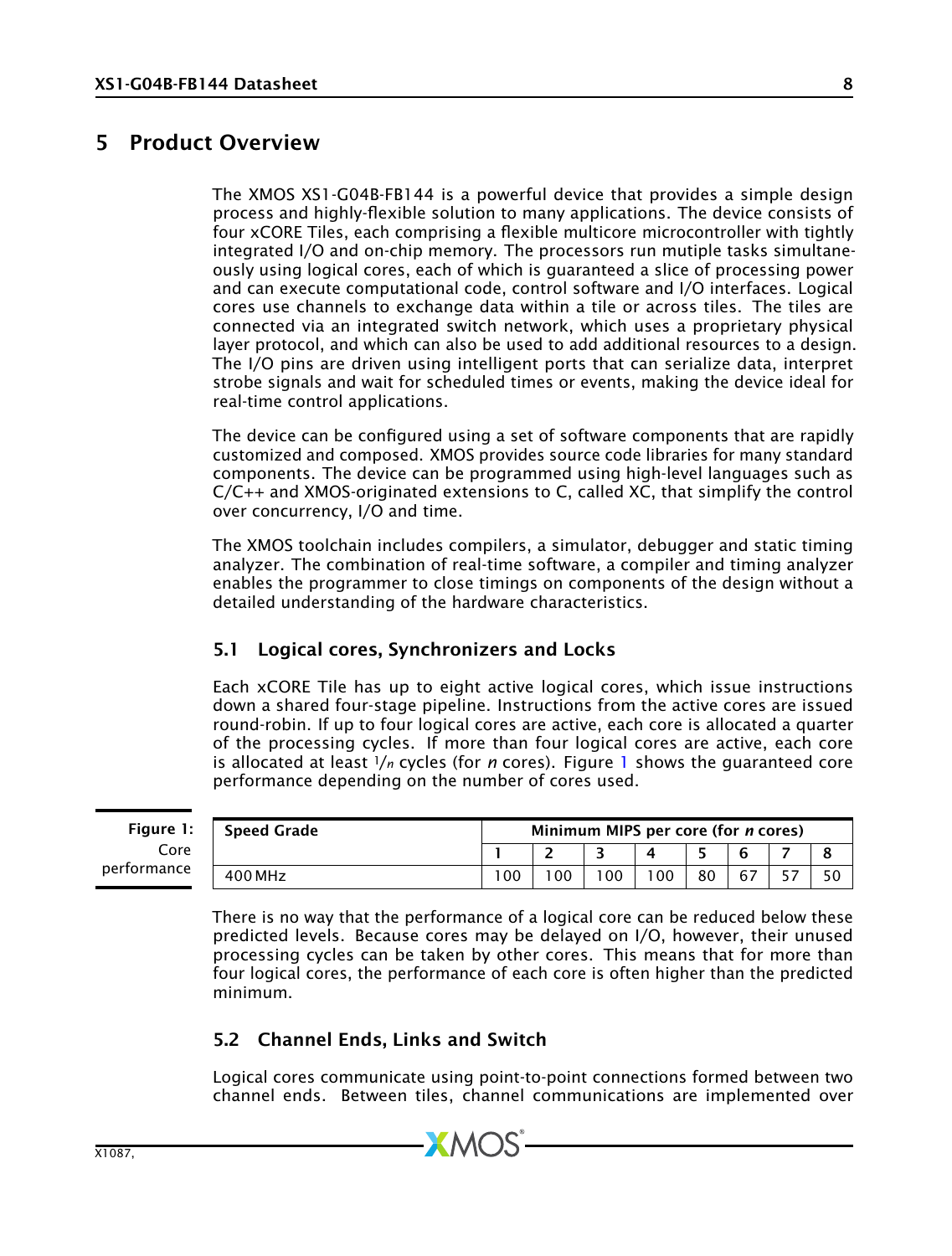xConnect Links and routed through switches. The links operate in either 2bit/direction or 5bit/direction mode, depending on the amount of bandwidth required. Circuit switched, streaming and packet switched data can both be supported efficiently. Streams provide the fastest possible data rates between xCORE Tiles (up to 250 MBit/s), but each stream requires a single link to be reserved between switches on two tiles. All packet communications can be multiplexed onto a single link. A total of eight 5bit links are available between every pair of cores.

Information on the supported routing topologies that can be used to connect multiple devices together can be found in the XS1-G Link Performance and Design Guide, [X7561.](http://www.xmos.com/published/xs1g_links)

### <span id="page-9-2"></span><span id="page-9-0"></span>5.3 Ports and Clock Blocks

Ports provide an interface between the logical cores and I/O pins. All pins of a port provide either output or input. Signals in different directions cannot be mapped onto the same port.

The operation of each port is synchronized to a clock block. A clock block can be connected to an external clock input, or it can be run from the divided reference clock. A clock block can also output its signal to a pin. On reset, each port is connected to clock block 0, which runs from the xCORE Tile reference clock.

The ports and links are multiplexed, allowing the pins to be configured for use by ports of different widths or links. If an xConnect Link is enabled, the pins of the underlying ports are disabled. If a port is enabled, it overrules ports with higher widths that share the same pins. The pins on the wider port that are not shared remain available for use when the narrower port is enabled. Ports always operate at their specified width, even if they share pins with another port.

### <span id="page-9-1"></span>5.4 Timers

Timers are 32-bit counters that are relative to the xCORE Tile reference clock. A timer is defined to tick every 10 ns. This value is derived from the reference clock, which is configured to tick at 100 MHz by default.

### 5.5 PLL

The PLL is used to generate all on-chip clocks. SS\_CLK is the reference clock input. It should be supplied with a clock with monotonic rising edges and should be stable before SS\_RESET is taken high.

Many standard clock frequencies can be used with appropriate settings configured into the PLL. At boot time, before the PLL can be reconfigured, the PLL multiplier is set using the pins specified in the table in Figure [2.](#page-10-2) The PLL increases the clock frequency to the tile frequency used to run the processor data path and the switch.

Further details on configuring the clock can be found in the XS1-G Clock Frequency Control document, [X3221.](http://www.xmos.com/published/xs1g_clk)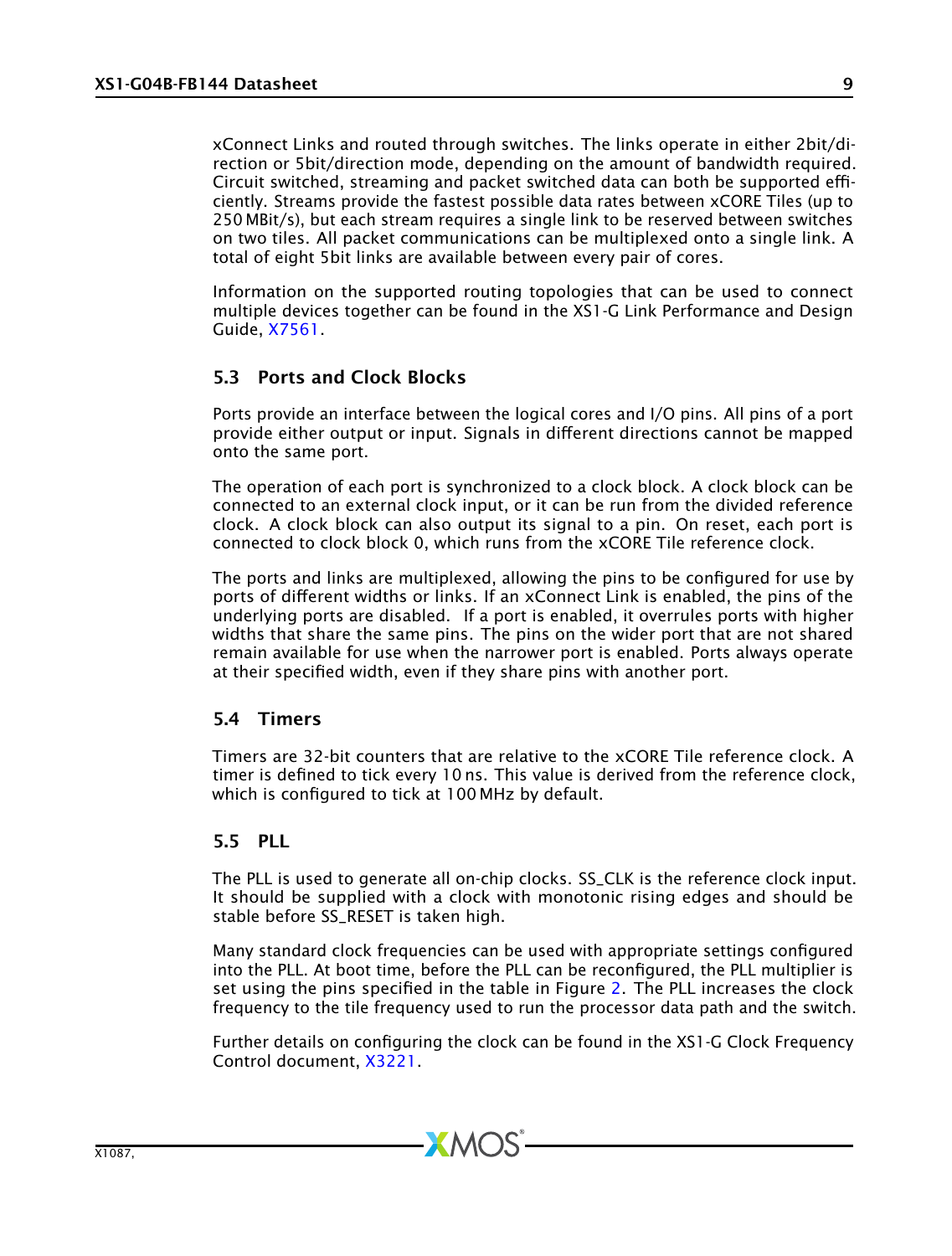<span id="page-10-2"></span>SS\_PLL\_BYPASS PLL\_Multiplier SS\_CLK Input (MHz) Boot Frequency (MHz) 0 20 12.5–20 250–400 1 0.5 <100 <50 Figure 2: PLL boot modes

#### <span id="page-10-1"></span><span id="page-10-0"></span>5.6 Boot ROM

The boot procedure is illustrated in Figure [3.](#page-10-3) If bit 5 of the security register is set (*see* [§5.7.1\)](#page-11-3), the device boots from OTP. Otherwise, SS\_XC0\_BS[0] controls the boot source.



<span id="page-10-3"></span>SS\_XC0\_BS[0] operates as an input prior to the de-assertion of SS\_RESET. The device latches the value driven onto these pins on the rising edge (de-assertion) of SS\_RESET. The value driven should be static and configured using a pullup or pulldown resistor, as the device drives the boot status on this pin after reset. The value configured on this pin defines the boot mode, as described in Figure [4.](#page-10-4)

| <b>SS_XCO_BS[0]</b> | <b>Boot Mode</b>                          |             |                     |  |  |  |  |  |  |  |  |
|---------------------|-------------------------------------------|-------------|---------------------|--|--|--|--|--|--|--|--|
| 0                   | Boot from SPI                             |             |                     |  |  |  |  |  |  |  |  |
|                     | Pin <sup>A</sup>                          | Signal      | <b>Description</b>  |  |  |  |  |  |  |  |  |
|                     | X <sub>0</sub> D <sub>00</sub>            | <b>MISO</b> | Master In Slave Out |  |  |  |  |  |  |  |  |
|                     | X <sub>0</sub> D <sub>0</sub> 1           | SS          | Slave Select        |  |  |  |  |  |  |  |  |
|                     | X0D10                                     | <b>SCLK</b> | Clock               |  |  |  |  |  |  |  |  |
|                     | X0D11                                     | <b>MOSI</b> | Master Out Slave In |  |  |  |  |  |  |  |  |
|                     | None: Device waits to be booted from JTAG |             |                     |  |  |  |  |  |  |  |  |

A The pins used for SPI boot are hardcoded in the boot ROM and cannot be changed. An SPI boot program can be burned into OTP and used at any time.

After reset is complete, SS\_XC0\_BS[0] becomes an output and indicates the boot mode, as described in Figure [5.](#page-11-4)

<span id="page-10-4"></span>Figure 4: Boot source pins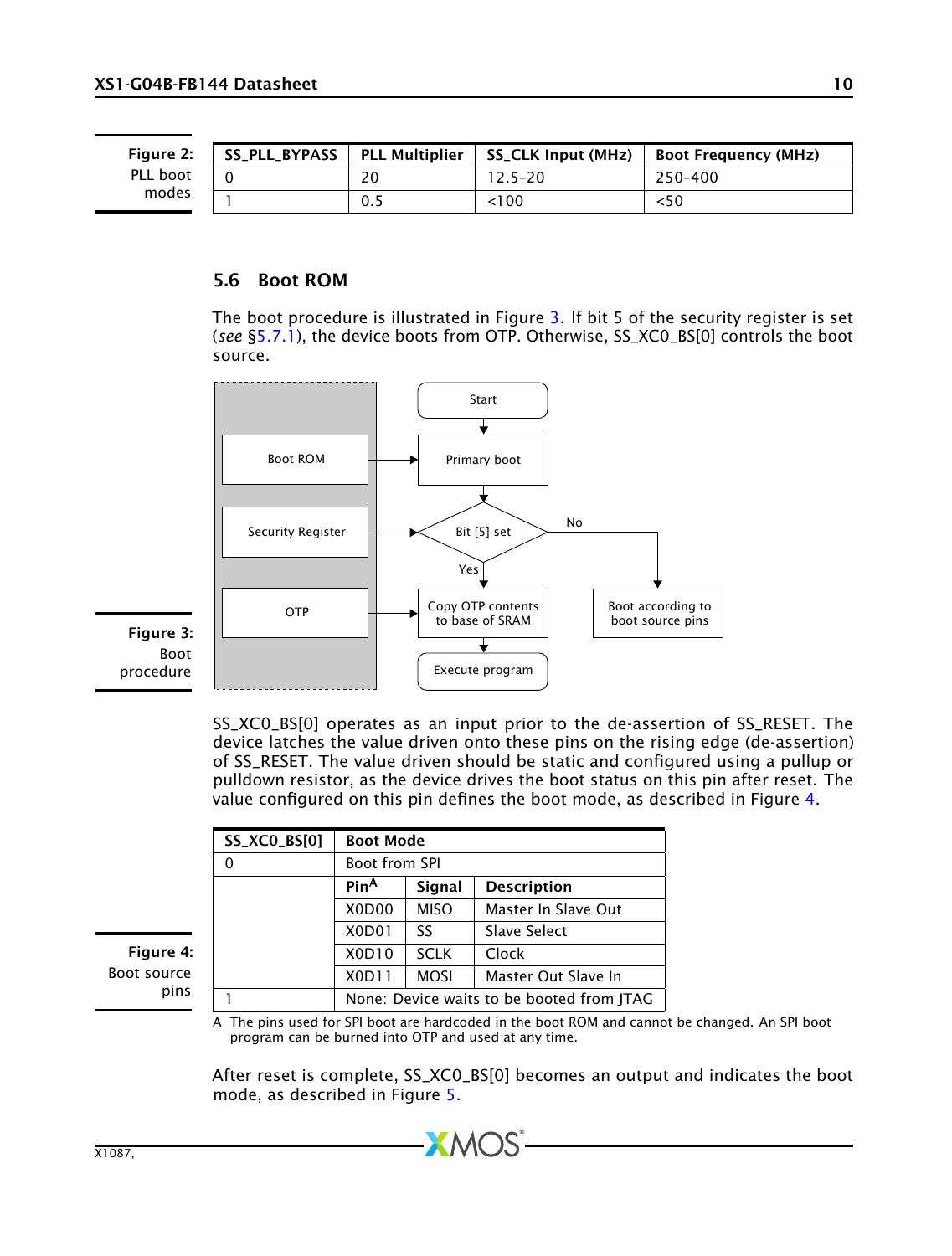<span id="page-11-4"></span>Figure 5: Boot mode indication pins

| SS_XCO_BS[0] | <b>Boot Confirmation</b> |
|--------------|--------------------------|
|              | <b>Booted from SPI</b>   |
|              | Booted from OTP or JTAG  |

### <span id="page-11-2"></span><span id="page-11-1"></span>5.7 OTP

Each xCORE Tile integrates 8 KB one-time programmable (OTP) memory along with a security register that configures system wide security features. The OTP holds data in 2k rows x 32-bit configuration which can be used to implement secure bootloaders and store encryption keys. Data for the security register is loaded from the OTP on power up. All additional data in OTP is copied from the OTP to SRAM and executed first on the processor.

### <span id="page-11-3"></span>5.7.1 Security Register

The security register enables the following security features:

- $\triangleright$  Secure Boot: The xCORE Tile is forced to boot from address 0 of the OTP, allowing the xCORE Tile boot ROM to be bypassed (*see* [§5.6\)](#page-10-0). This feature can be used to implement a secure bootloader which loads an encrypted image from external flash, decrypts and CRC checks it with the processor, and discontinues the boot process if the decryption or CRC check fails. XMOS provides a default secure bootloader that can be written to the OTP along with secret decryption keys.
- $\triangleright$  Disable JTAG: The JTAG interface is disabled, making it impossible for the tile state or memory content to be accessed via the JTAG interface.
- $\triangleright$  **Disable Link access:** Other tiles are forbidden access to the processor state via the system switch.

Disabling both JTAG and Link access transforms an xCORE Tile into a "secure island" with other tiles free for non-secure user application code.

- · Disable Global Debug access: Disables access to the SS\_DEBUG pin.
- $\triangleright$  OTP Master and Sector Lock: Further access to the OTP is prevented by setting the master lock. Locks can also be applied to each of the four OTP sectors individually.

These security features provide a strong level of protection and are sufficient for providing strong IP security.

#### <span id="page-11-5"></span><span id="page-11-0"></span>5.8 SRAM

Each xCORE Tile integrates a single 64 KB SRAM bank for both instructions and data. All internal memory is 32 bits wide, and instructions are either 16-bit or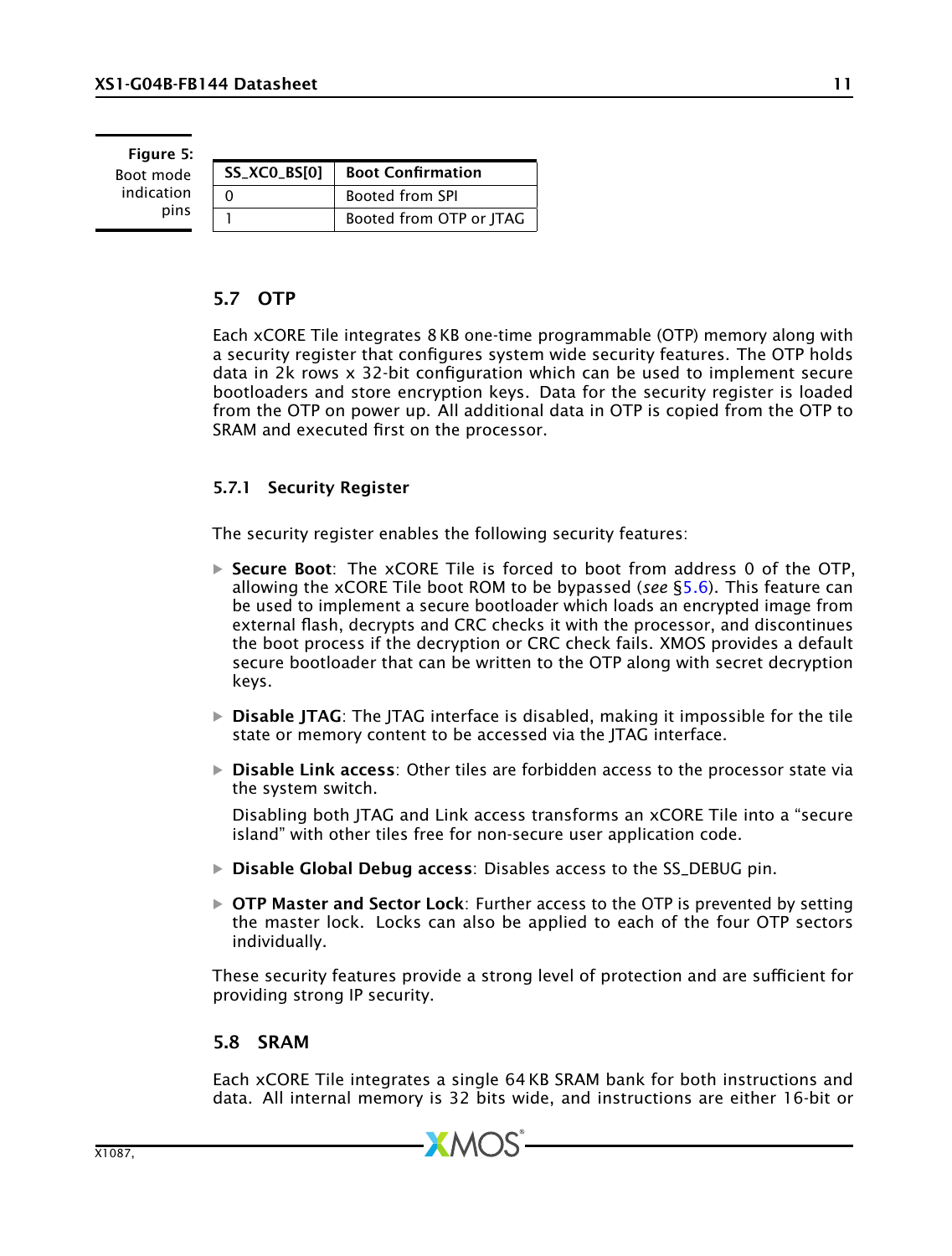32-bit. Byte (8-bit), half-word (16-bit) or word (32-bit) accesses are supported and are executed within one tile clock cycle. There is no dedicated external memory interface, although data memory can be expanded through appropriate use of the ports.

### <span id="page-12-0"></span>5.9 JTAG

The JTAG module can be used for loading programs, boundary scan testing, incircuit source-level debugging and programming the OTP memory.



<span id="page-12-1"></span>Figure 6: JTAG chain structure

> The JTAG chain structure is illustrated in Figure [6.](#page-12-1) Directly after reset, two TAP controllers are present in the JTAG chain for each xCORE Tile: the boundary scan TAP and the chip TAP. The boundary scan TAP is a standard 1149.1 compliant TAP that can be used for boundary scan of the I/O pins. The chip TAP provides access into the xCORE Tile, switch and OTP for loading code and debugging.

> The SS\_TRST pin must be asserted low during and after power up for 100 ns. If JTAG is not required, the SS\_TRST pin can be tied to ground to hold the JTAG module in reset.

> The JTAG device identification register can be read by using the IDCODE instruction. Its contents are specified in Figure [7.](#page-12-2)

<span id="page-12-2"></span>

|                               | Bit31        |             |  |  |  |  |             |             |          |          |          |             |   | Device Identification Register |              |   |  |                       |  |  |  | Bit <sub>0</sub> |
|-------------------------------|--------------|-------------|--|--|--|--|-------------|-------------|----------|----------|----------|-------------|---|--------------------------------|--------------|---|--|-----------------------|--|--|--|------------------|
| Figure 7:                     |              | Version     |  |  |  |  |             | Part Number |          |          |          |             |   |                                |              |   |  | Manufacturer Identity |  |  |  |                  |
| <b>IDCODE</b><br>return value | $\mathbf{0}$ | $\mathbf 0$ |  |  |  |  | $\mathbf 0$ |             | $\Omega$ | $\Omega$ | $\Omega$ | $\mathbf 0$ | 0 | 0                              | $\mathbf{0}$ | 0 |  |                       |  |  |  |                  |
|                               |              |             |  |  |  |  |             |             |          |          |          |             |   |                                |              |   |  |                       |  |  |  |                  |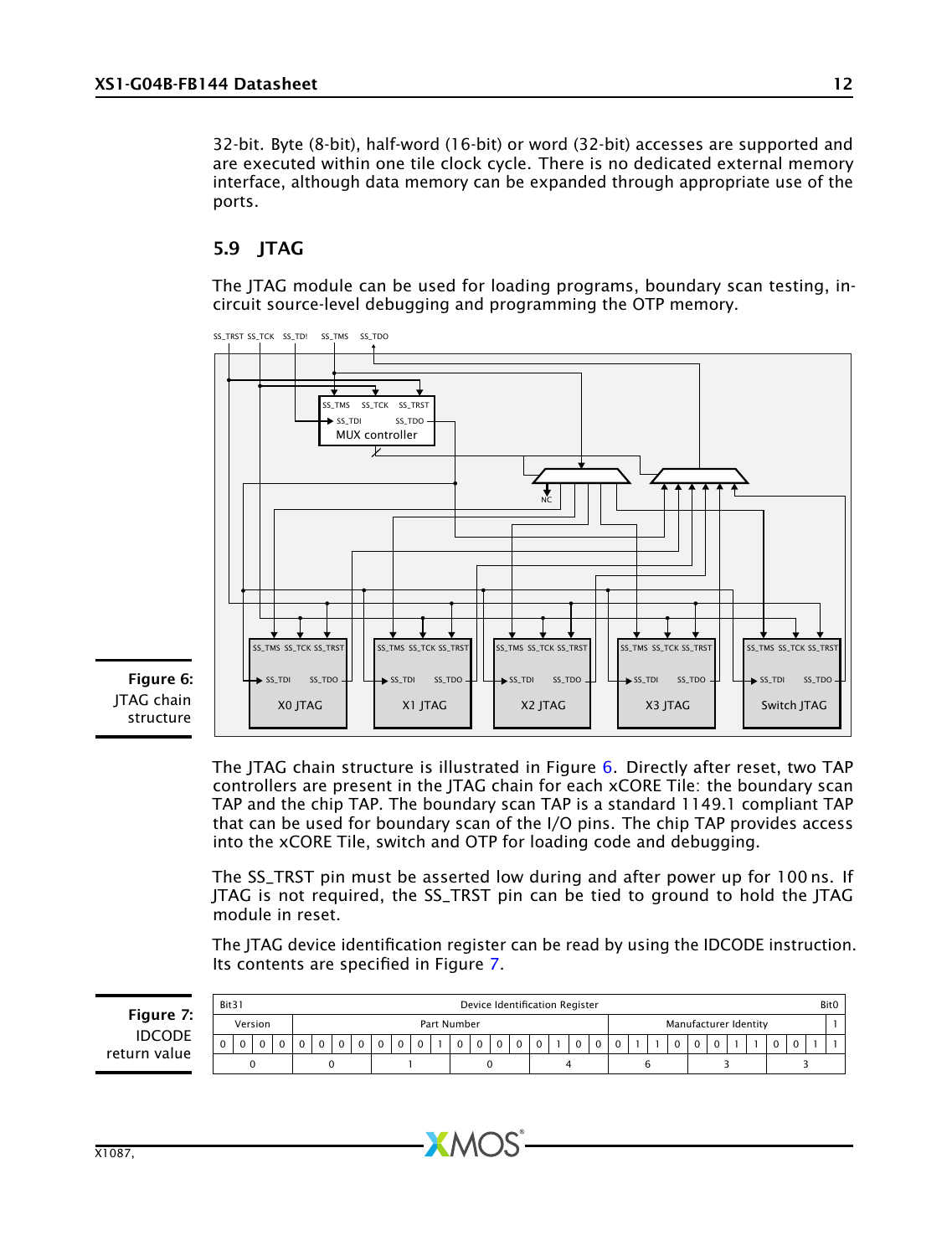The JTAG usercode register can be read by using the USERCODE instruction. Its contents are specified in Figure [8.](#page-13-0) The OTP User ID field is read from bits  $[22:31]$ of the security register on xCORE Tile 0 (all zero on unprogrammed devices).

<span id="page-13-0"></span>Figure 8: USERCODE return value

| Bit31        |   |  |             |          |  |  |        |        |  | Usercode Register |  |                  |  |          |  |  | Bit0 |
|--------------|---|--|-------------|----------|--|--|--------|--------|--|-------------------|--|------------------|--|----------|--|--|------|
|              |   |  | OTP User ID |          |  |  | Unused |        |  |                   |  | Silicon Revision |  |          |  |  |      |
| $\mathbf{0}$ | 0 |  |             | $\Omega$ |  |  |        | $\sim$ |  | $\sim$            |  |                  |  | $\Omega$ |  |  |      |
|              |   |  |             |          |  |  |        |        |  |                   |  |                  |  |          |  |  |      |

### 5.10 Power Supplies

The device has the following types of power supply pins:

- · VDD pins for the xCORE Tile tile
- · IO VDD pins for the I/O lines
- · SS\_PLL\_AVDD pins for the PLL
- · OTP\_VPP pins for faster programming the OTP (optional)

Several pins of each type are provided to minimize the effect of inductance within the package, all of which must be connected. The power supplies must be brought up monotonically and input voltages must not exceed specification at any time.

The VDD supply must ramp from 0 V to its final value within 10 ms to ensure correct startup.

The IO VDD supply must ramp to its final value before VDD reaches 0.4 V.

The SS\_PLL\_AVDD supply should be separated from the other noisier supplies on the board. The PLL requires a very clean power supply, and a low pass filter (for example, a 4.7  $\Omega$  resistor and 1 µF multi-layer ceramic capacitor) is recommended on this pin.

The SS\_OTP\_VPP supply can be optionally provided for faster OTP programming times, otherwise an internal charge pump is used.

The following ground pins are provided:

- · PLL\_AGND for PLL\_AVDD
- $\triangleright$  GND for all other supplies

All ground pins must be connected directly to the board ground.

**XMOS** 

The VDD and IO VDD supplies should be decoupled close to the chip by several 100 nF low inductance multi-layer ceramic capacitors between the supplies and GND (for example, 4x100nF 0402 low inductance MLCCs per supply rail). The ground side of the decoupling capacitors should have as short a path back to the GND pins as possible. A bulk decoupling capacitor of at least 10 uF should be placed on each of these supplies.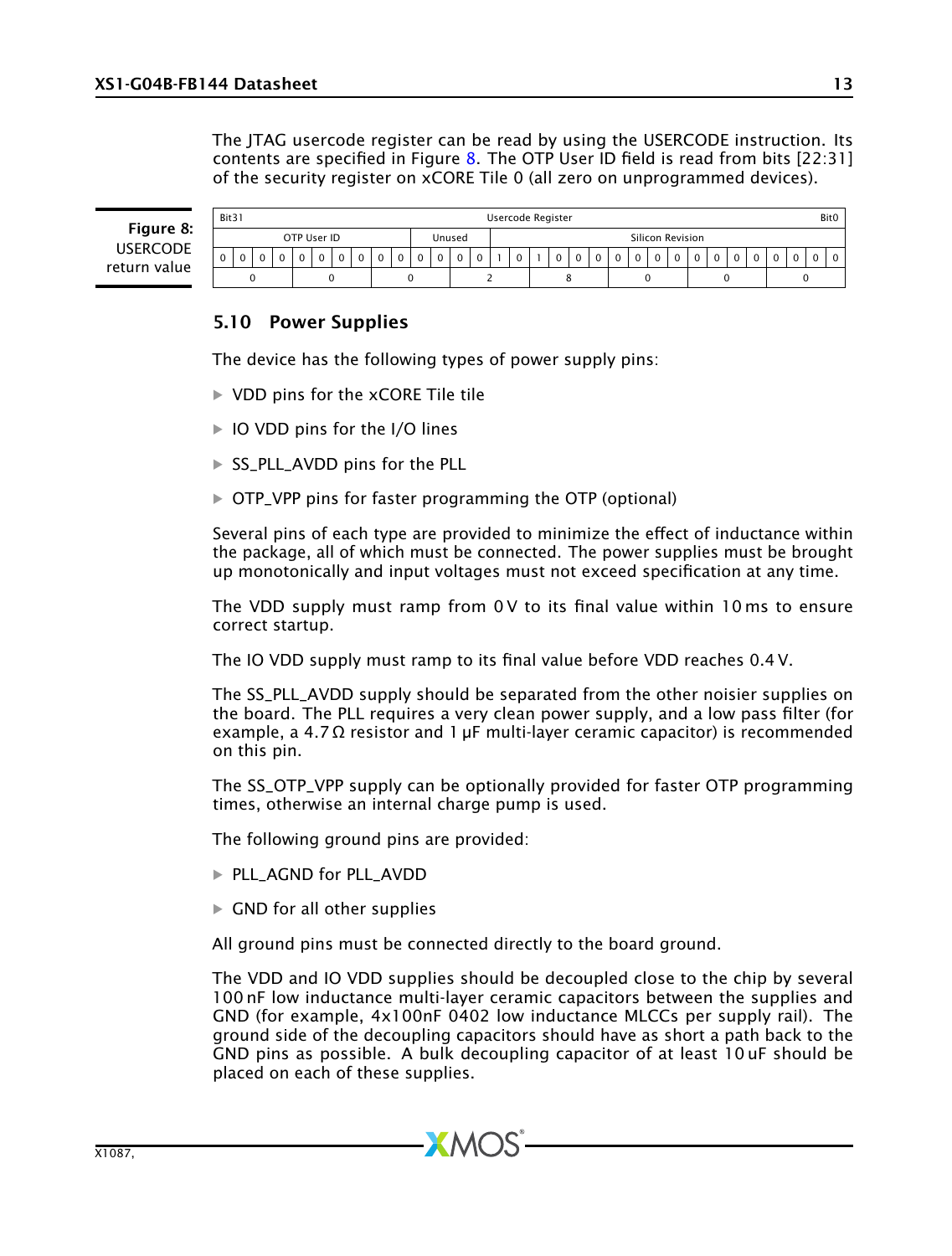SS\_RESET is an active-low asynchronous-assertion global reset signal. Following a reset, the PLL re-establishes lock after which the device boots up according to the boot mode (*see* [§5.6\)](#page-10-0). SS\_RESET and must be asserted low during and after power up for 100 ns.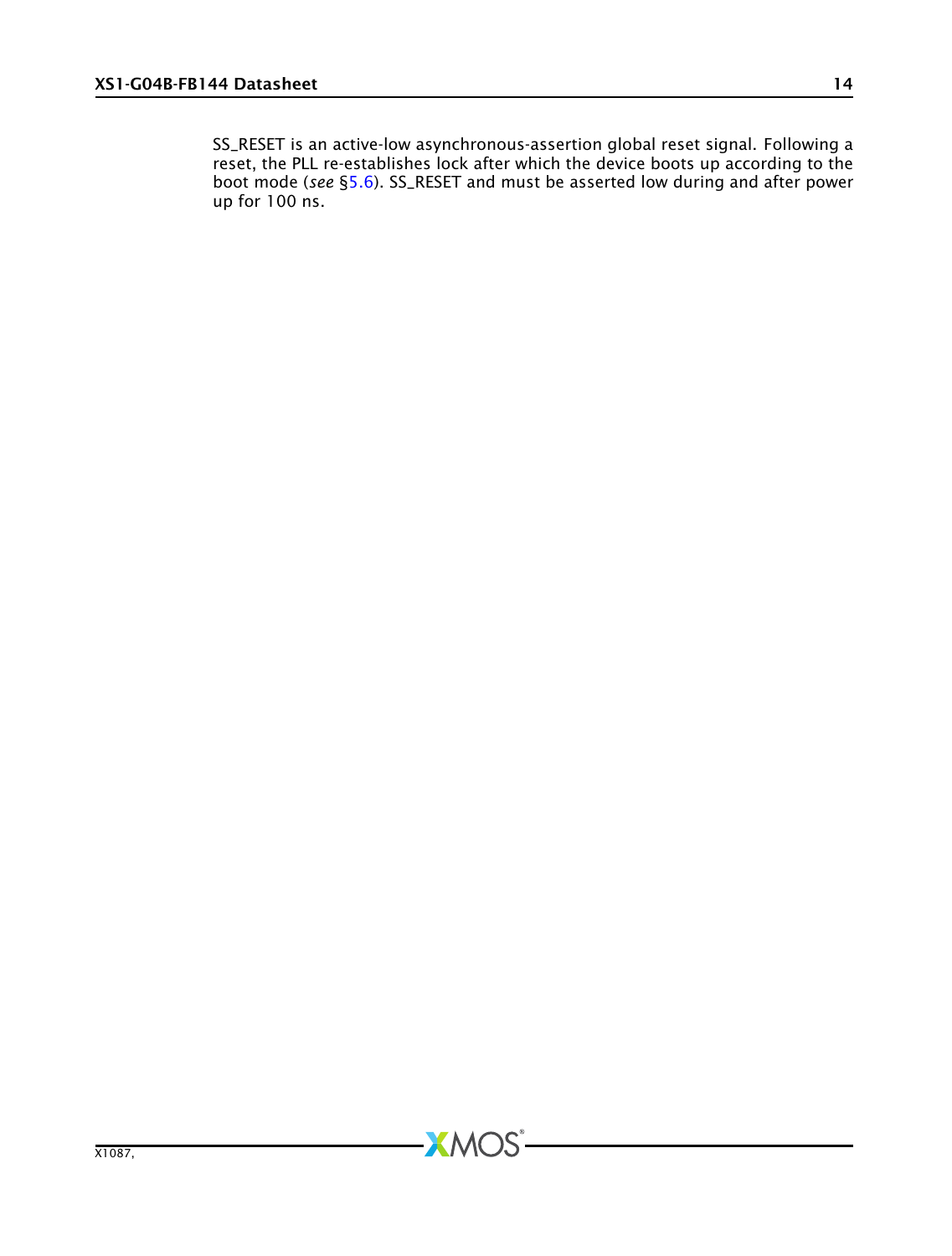## 6 DC and Switching Characteristics

| Symbol       | <b>Parameter</b>                                            | <b>MIN</b> | <b>TYP</b> | <b>MAX</b> | <b>UNITS</b> | <b>Notes</b> |
|--------------|-------------------------------------------------------------|------------|------------|------------|--------------|--------------|
| <b>VDD</b>   | Tile DC supply voltage                                      | 0.95       | 1.00       | 1.05       | v            |              |
| <b>VDDIO</b> | I/O supply voltage                                          | 3.00       | 3.30       | 3.60       | V            |              |
| PLL AVDD     | PLL analog supply                                           | 0.95       | 1.00       | 1.05       | v            |              |
| OTP VPP      | OTP external programming<br>voltage (optional program only) | 6.18       | 6.50       | 6.83       | V            |              |
| Cl           | xCORE Tile I/O load<br>capacitance                          |            |            | 25         | рF           |              |
| Ta           | Ambient operating<br>temperature (Commercial)               | $\Omega$   |            | 70         | °С           |              |
|              | Ambient operating<br>temperature (Industrial)               | -40        |            | 85         | °С           |              |
| Τi           | Junction temperature                                        |            |            | 125        | °С           |              |
| Tstg         | Storage temperature                                         | -65        |            | 150        | °C           |              |

### <span id="page-15-0"></span>6.1 Operating Conditions

Figure 9: Operating conditions

### <span id="page-15-2"></span>6.2 DC Characteristics

| Symbol | <b>Parameter</b>    | <b>MIN</b> | TYP  | <b>MAX</b> | <b>UNITS</b> | <b>Notes</b> |
|--------|---------------------|------------|------|------------|--------------|--------------|
| V(H)   | Input high voltage  | 2.00       |      | 5.50       |              | A, B         |
| V(IL)  | Input low voltage   | $-0.30$    |      | 0.80       |              | A, B         |
| V(OH)  | Output high voltage | 2.40       |      |            |              | A, B         |
| V(OL)  | Output low voltage  |            |      | 0.40       |              | A, B         |
| R(PU)  | Pull-up resistance  |            | 100K |            | Ω            | A, C         |

<span id="page-15-1"></span>Figure 10: DC characteristics

A All pins except power supply pins.

B Internal pull-up resistors are fitter to general-purpose I/O pins.

C Use for unused I/O only. The internal pull-up resistor is not recommended as a substitute for an external pull-up resistor.

### 6.3 ESD Stress Voltage

#### Figure 1 ESD stress voltage

| 1.<br>ι. | Symbol     | Parameter        | <b>MIN</b> | TYP | <b>MAX</b> | <b>UNITS</b> | <b>Notes</b> |
|----------|------------|------------------|------------|-----|------------|--------------|--------------|
| s        | <b>HBM</b> | Human body model | $-2.00$    |     | 2.00       | KV           |              |
| e        | мм         | Machine model    | $-200$     |     | 200        |              |              |

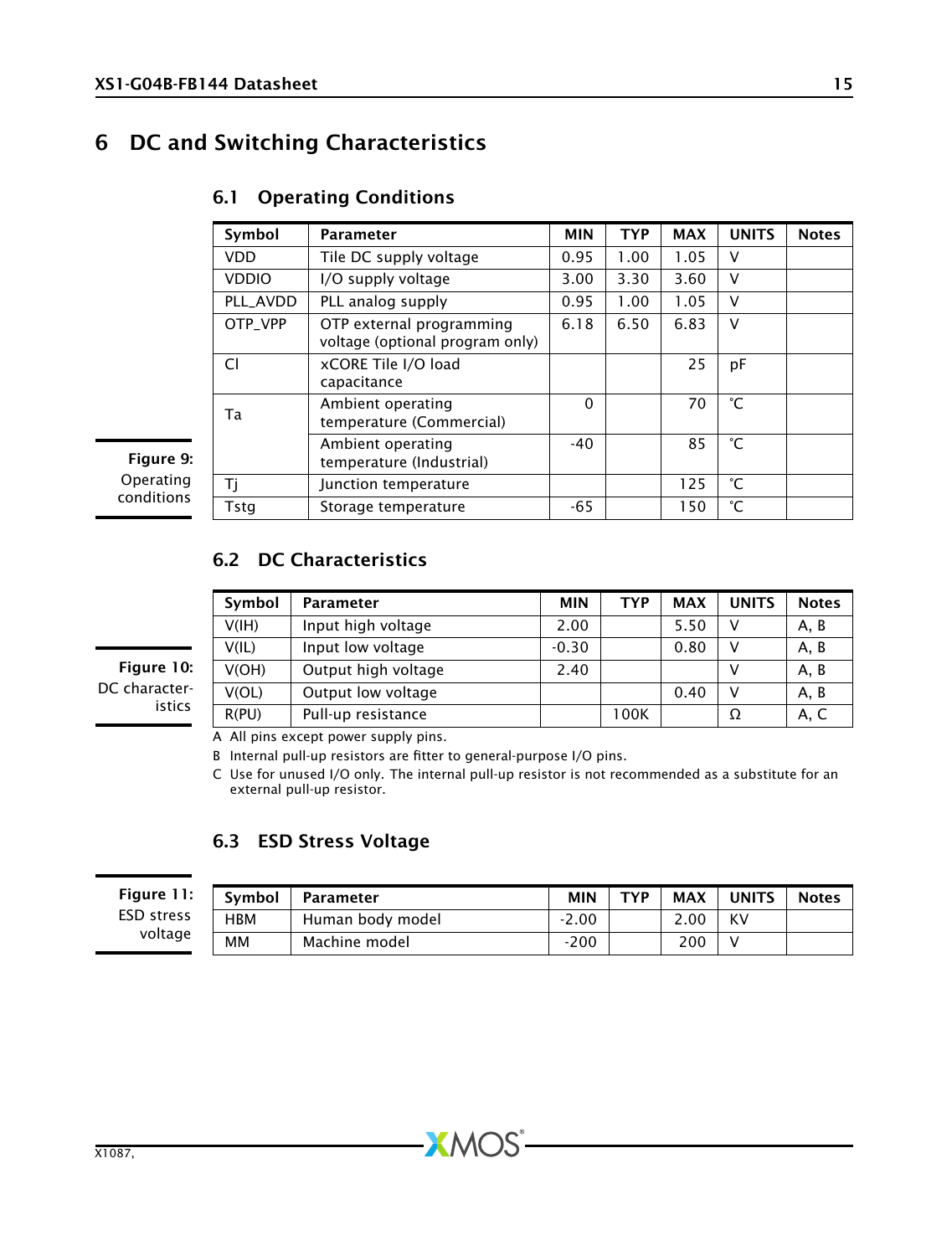### 6.4 Reset Timing

Figure 12: Reset timing

Symbol | Parameters | MIN | TYP | MAX | UNITS | Notes T(RST) Reset pulse width 100 ns T(PLLLOCK) PLL lock 1 ms  $T($ INIT $)$  | Initialization time  $\vert$  |  $\vert$  <100 |  $\mu$ s | A

A Shows the time taken to start booting after SS\_RESET has gone high.

### 6.5 Quiescent Current

Figure 13: **Ouiescent** current

| Symbol  | Parameter                    |     | MIN TYP MAX | <b>UNITS</b> | <b>Notes</b> |
|---------|------------------------------|-----|-------------|--------------|--------------|
| I(DDCO) | Quiescent VDD current        | 120 |             | mA           |              |
| I(PLLO) | <b>Oujescent PLL current</b> |     |             | mA           |              |

### <span id="page-16-0"></span>6.6 Power Consumption

Figure 14: xCORE Tile currents

| Symbol | Parameter              |  | MIN TYP MAX UNITS | <b>Notes</b> |
|--------|------------------------|--|-------------------|--------------|
| PD     | Tile power dissipation |  | Watts             | A. B. C. L   |

A Use for budgetary purposes only.

B Assumes typical tile and I/O voltages operating at 400 MHz with nominal activity on all tiles.

C PD(TYP) value is the usage power consumption under typical operating conditions.

D PD(TYP) value includes quiescent current.



The tile power consumption of the device is highly application dependent and should be used for budgetary purposes only.

More detailed power analysis can be found in the XS1-G Power Consumption document, [X7561.](http://www.xmos.com/published/xs1g_power)

Symbol Parameter MIN TYP MAX UNITS Notes

### 6.7 Clock

Figure 15: Clock

|        | Frequency                 | ם רו | 20  | MHz |  |
|--------|---------------------------|------|-----|-----|--|
| SR     | Slew rate                 |      |     | ns  |  |
| f(MAX) | Processor clock frequency |      | 400 | MHz |  |
|        |                           |      |     |     |  |

Further details can be found in the XS1-G Clock Frequency Control document, [X3221.](http://www.xmos.com/published/xs1g_clk)

The OTP may be programmed using its internal charge pump or by supplying a 6.5V VPP programming voltage on the SS\_OTP\_VPP pin. Unless a programming cycle is underway the SS\_OTP\_VPP pins should be left undriven.

 $X$ M $(S)$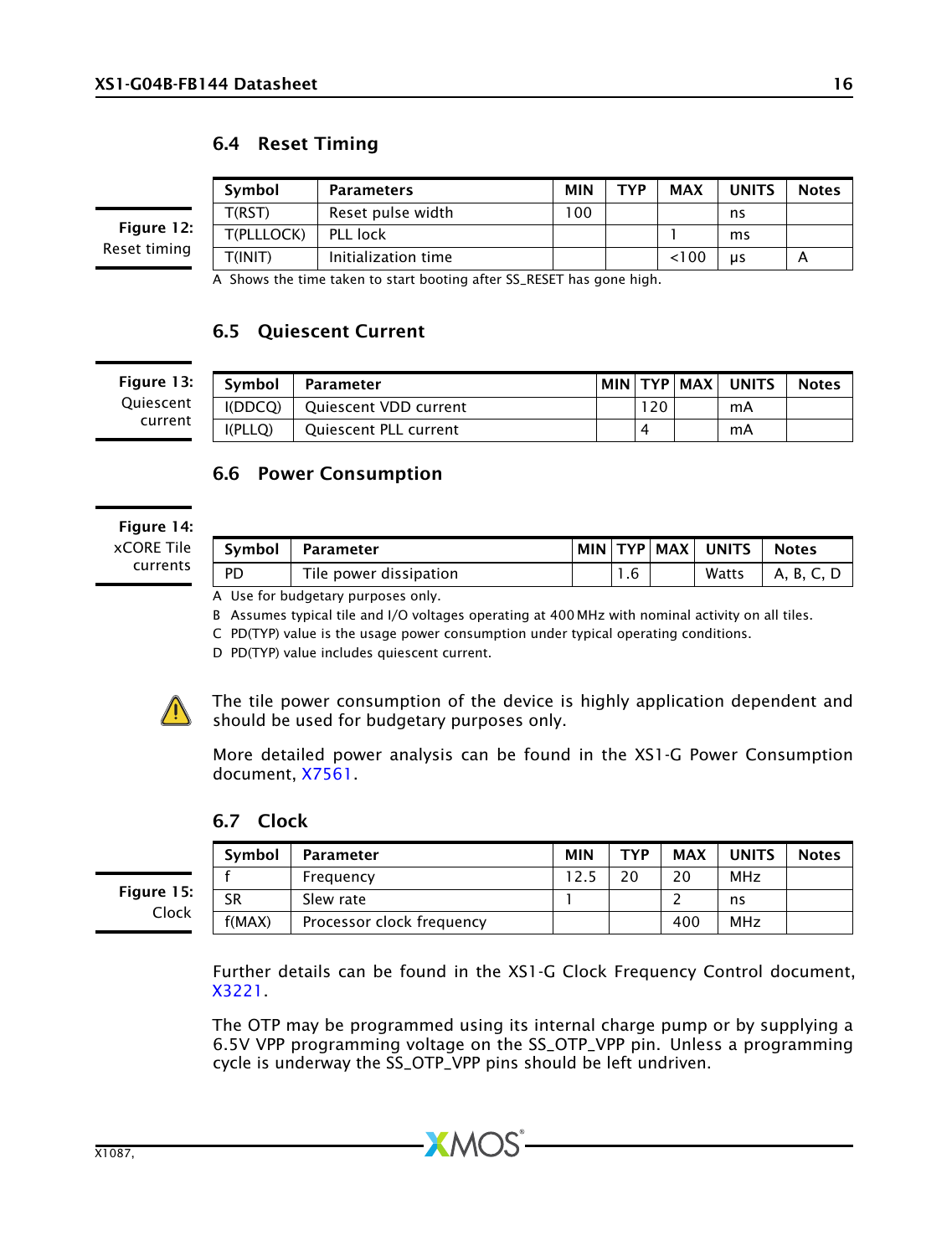|                             | Symbol            | Parameter                                                              |  |    | MIN TYP MAX UNITS | <b>Notes</b> |
|-----------------------------|-------------------|------------------------------------------------------------------------|--|----|-------------------|--------------|
|                             | <b>T(XOVALID)</b> | Input data valid window                                                |  |    | ns                |              |
| Figure 16:                  | T(XOINVALID)      | Output data invalid window                                             |  |    | ns                |              |
| I/O AC char-<br>acteristics | <b>T(XIFMAX)</b>  | Rate at which data can be sampled<br>with respect to an external clock |  | 60 | MHz               |              |

|  |  |  |  | 6.8 xCORE Tile I/O AC Characteristics |
|--|--|--|--|---------------------------------------|
|--|--|--|--|---------------------------------------|

The input valid window parameter relates to the capability of the device to capture data input to the chip with respect to an external clock source. It is calculated as the sum of the input setup time and input hold time with respect to the external clock as measured at the pins. The output invalid window specifies the time for which an output is invalid with respect to the external clock. Note that these parameters are specified as a window rather than absolute numbers since the device provides functionality to delay the incoming clock with respect to the incoming data.

Information on interfacing to high-speed synchronous interfaces can be found in the XS1 Port I/O Timing document, [X5821.](http://www.xmos.com/published/xs1_port_timing)

### 6.9 xConnect Link Performance

<span id="page-17-0"></span>

|             | Symbol     | <b>Parameter</b>               | <b>MIN</b> | <b>TYP</b> | <b>MAX</b> | <b>UNITS</b> | <b>Notes</b> |
|-------------|------------|--------------------------------|------------|------------|------------|--------------|--------------|
|             | B(2blinkP) | 2b link bandwidth (packetized) |            |            | 87         | MBit/s       | A.B          |
| Figure 17:  | B(5blinkP) | 5b link bandwidth (packetized) |            |            | 217        | MBit/s       | A.B          |
| Link        | B(2blinkS) | 2b link bandwidth (streaming)  |            |            | 100        | MBit/s       | B            |
| performance | B(5blinkS) | 5b link bandwidth (streaming)  |            |            | 250        | MBit/s       | B            |

A Assumes 32-byte packet in 3-byte header mode. Actual performance depends on size of the header and payload.

B 7.5 ns symbol time.

The asynchronous nature of links means that the relative phasing of SS\_CLK clocks is not important in a multi-clock system, providing each meets the required stability criteria.

6.10 JTAG Timing

| Symbol   | Parameter             | <b>MIN</b> | TYP | MAX | <b>UNITS</b> | <b>Notes</b> |
|----------|-----------------------|------------|-----|-----|--------------|--------------|
| T(TCK)   | <b>TCK</b> period     | 30         |     |     | ns           |              |
| T(SETUP) | TDO to TCK setup time |            |     |     | ns           |              |
| T(HOLD)  | TDO to TCK hold time  |            |     | 10  | ns           |              |
| T(DELAY) | TCK to output delay   |            |     | 15  | ns           |              |

Figure 18: JTAG timing

A Timing applies to SS\_TMS, SS\_TRST and SS\_TDI inputs.

B Timing applies to SS\_TDO output.

All JTAG operations are synchronous to SS\_TCK apart from the global asynchronous reset SS\_TRST.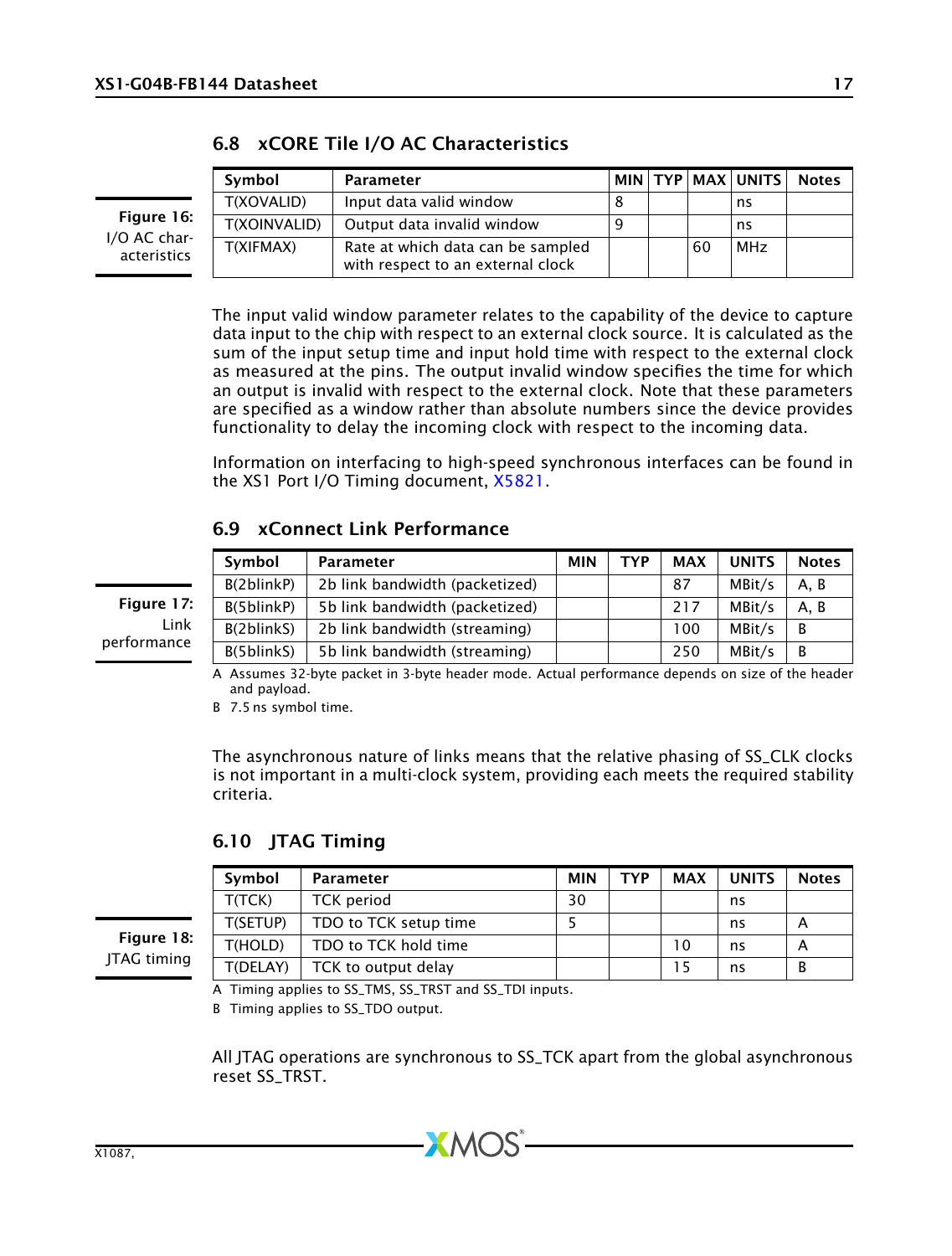## <span id="page-18-0"></span>7 Package Information

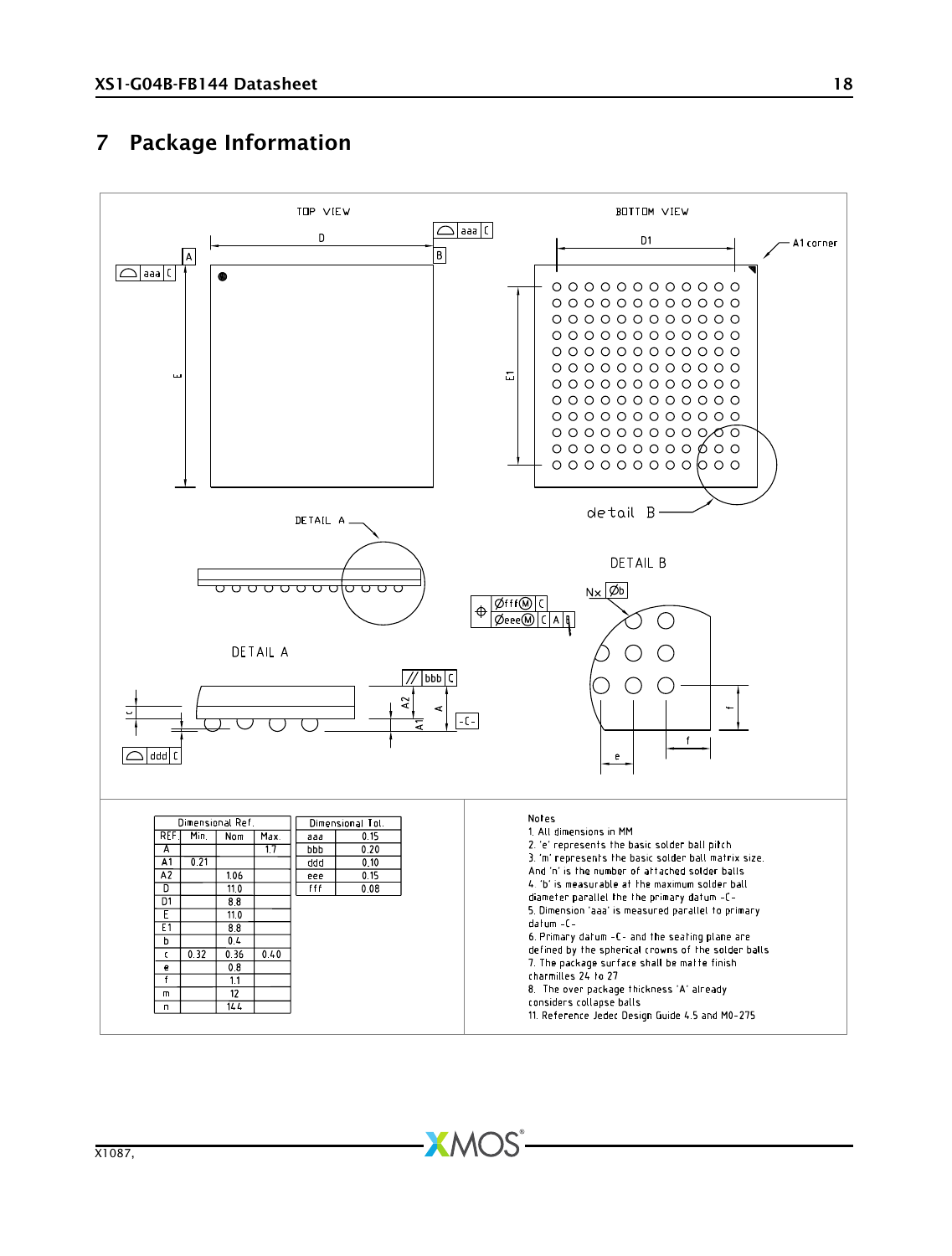### <span id="page-19-3"></span>7.1 Part Marking



<span id="page-19-0"></span>8 Ordering Information

| Figure 20:   | <b>Product Code</b> |            | Qualification   Speed Grade |
|--------------|---------------------|------------|-----------------------------|
| Orderable    | XS1-G04B-FB144-C4   | Commercial | 400 MHz                     |
| part numbers | XS1-G04B-FB144-14   | Industrial | 400 MHz                     |

### 9 Development Tools

<span id="page-19-1"></span>XMOS provides a comprehensive suite of development tools. Source files, timing scripts and a board design file are input to the compiler toolchain which produces a binary executable. This executable file can be simulated, loaded onto the device and debugged over JTAG, programmed into flash memory on the board or written to OTP memory on the device. The tools can also encrypt the flash image and write the decrpytion key securely to OTP memory.

The tools can be driven from either a graphical development environment or the command line and are supported on Windows, Linux and MacOS X. The tools are available at no cost from [xmos.com/downloads.](http://www.xmos.com/downloads) Information on using the tools is provided in a separate user guide, [X1013.](http://www.xmos.com/published/xtools_en)

### 10 Addendum: XMOS USB Interface

<span id="page-19-2"></span>XMOS provides a low-level USB interface for connecting the device to a USB transceiver using the UTMI+ Low Pin Interface (ULPI). The ULPI signals must be connected to the pins named in Figure [21.](#page-20-1) Note also that some ports on the same tile are used internally and are not available for use when the USB driver is active (they are available otherwise).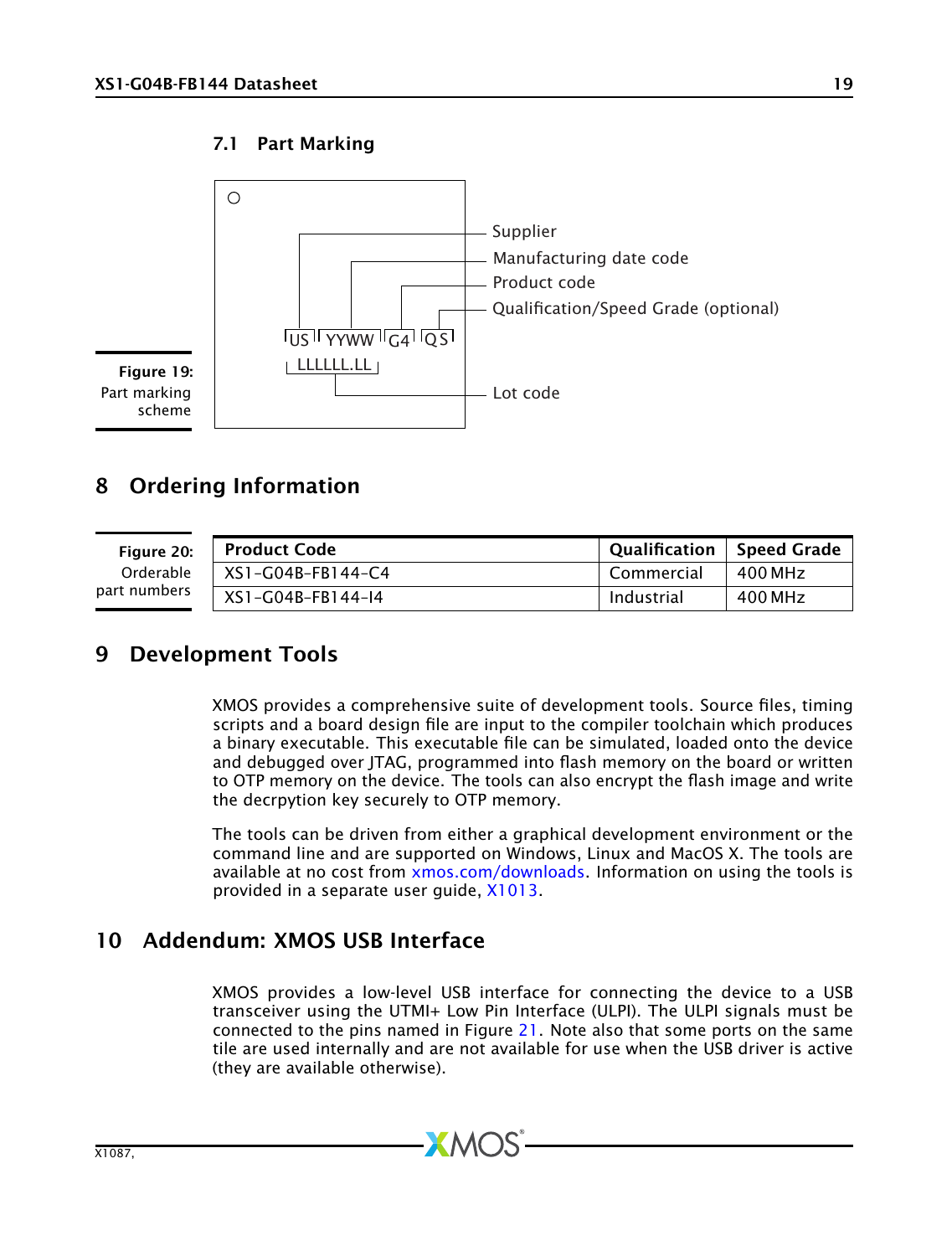| Pin   | Sianal                  |
|-------|-------------------------|
| XnD02 |                         |
| XnD03 |                         |
| XnD04 |                         |
| XnD05 | Unavailable<br>when USB |
| XnD06 | active                  |
| XnD07 |                         |
| XnD08 |                         |
| XnD09 |                         |

| Pin   | Signal                  | Pin   | Signal              | Pin   | Signal           |
|-------|-------------------------|-------|---------------------|-------|------------------|
| XnD02 |                         | XnD12 | <b>ULPI STP</b>     | XnD26 |                  |
| XnD03 |                         | XnD13 | ULPI_NXT            | XnD27 |                  |
| XnD04 |                         | XnD14 | <b>ULPI DATAIOI</b> | XnD28 |                  |
| XnD05 | Unavailable<br>when USB | XnD15 | ULPI_DATA[1]        | XnD29 | Unavai<br>when l |
| XnD06 | active                  | XnD16 | ULPI_DATA[2]        | XnD30 | active           |
| XnD07 |                         | XnD17 | ULPI_DATA[3]        | XnD31 |                  |
| XnD08 |                         | XnD18 | <b>ULPI DATA[4]</b> | XnD32 |                  |
| XnD09 |                         | XnD19 | <b>ULPI DATA[5]</b> | XnD33 |                  |
|       |                         | XnD20 | ULPI_DATA[6]        |       |                  |
|       |                         | XnD21 | ULPI_DATA[7]        | XnD37 |                  |
|       |                         | XnD22 | <b>ULPI DIR</b>     | XnD38 |                  |
|       |                         | XnD23 | <b>ULPI CLK</b>     | XnD39 | Unavai           |
|       |                         |       |                     | XnD40 | when l           |

| Pin   | Signal                  |
|-------|-------------------------|
| XnD26 |                         |
| XnD27 |                         |
| XnD28 |                         |
| XnD29 | Unavailable<br>when USB |
| XnD30 | active                  |
| XnD31 |                         |
| XnD32 |                         |
| XnD33 |                         |

| XnD37 |             |
|-------|-------------|
| XnD38 |             |
| XnD39 | Unavailable |
| XnD40 | when USB    |
| XnD41 | active      |
| XnD42 |             |
| XnD43 |             |
|       |             |

<span id="page-20-1"></span>Figure 21: ULPI signals provided by the XMOS USB driver

# <span id="page-20-0"></span>11 Associated Design Documentation

| <b>Document Title</b>                                    | <b>Information</b>                                                  | <b>Document Number</b> |
|----------------------------------------------------------|---------------------------------------------------------------------|------------------------|
| Device Package User Guide                                | Land pattern, solder paste, ground<br>recommendations               | X4979                  |
| <b>Estimating Power Consumption For</b><br>XS1-G Devices | Power consumption                                                   | X6037                  |
| Programming XC on XMOS Devices                           | Timers, ports, clocks, cores and<br>channels                        | X9577                  |
| <b>XMOS Tools User Guide</b>                             | Compilers, assembler and<br>linker/mapper                           | X1013                  |
|                                                          | Timing analyzer and debugger<br>Flash and OTP programming utilities |                        |

· Example schematic diagrams detailing minimal system configurations are available from [http://www.xmos.com/support/silicon.](http://www.xmos.com/support/silicon)

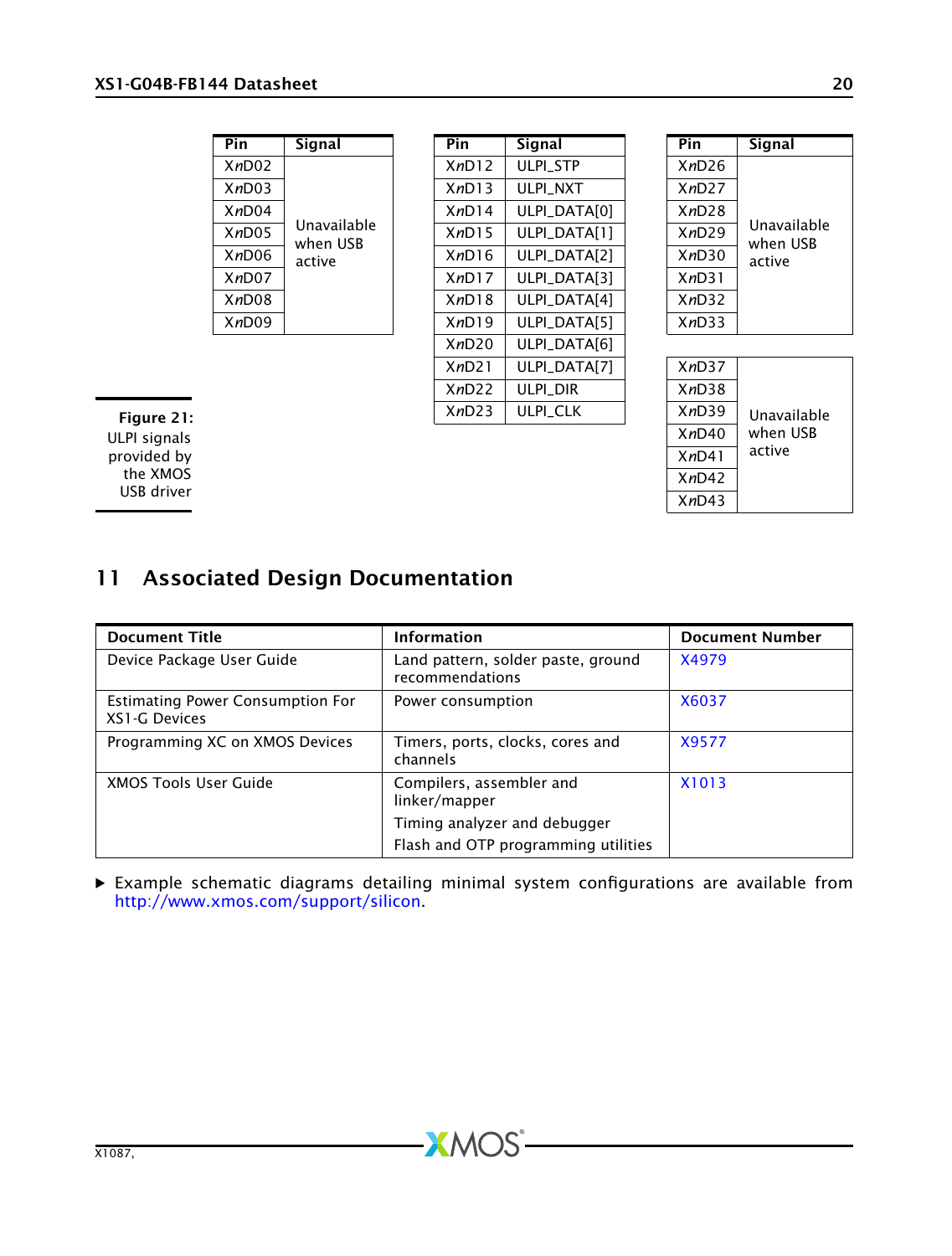# <span id="page-21-0"></span>12 Related Documentation

| <b>Document Title</b>                                  | <b>Information</b>                  | <b>Document Number</b> |
|--------------------------------------------------------|-------------------------------------|------------------------|
| The XMOS XS1 Architecture                              | <b>ISA manual</b>                   | X7879                  |
| XS1 Port I/O Timing                                    | Port timings                        | X5821                  |
| XS1-G System Specification                             | Link, switch and system information | X2725                  |
| XS1-G Link Performance and Design<br><b>Guidelines</b> | Link timings                        | X7561                  |
| XS1-G Clock Frequency Control                          | Advanced clock control              | X3221                  |

 $-XMOS$ -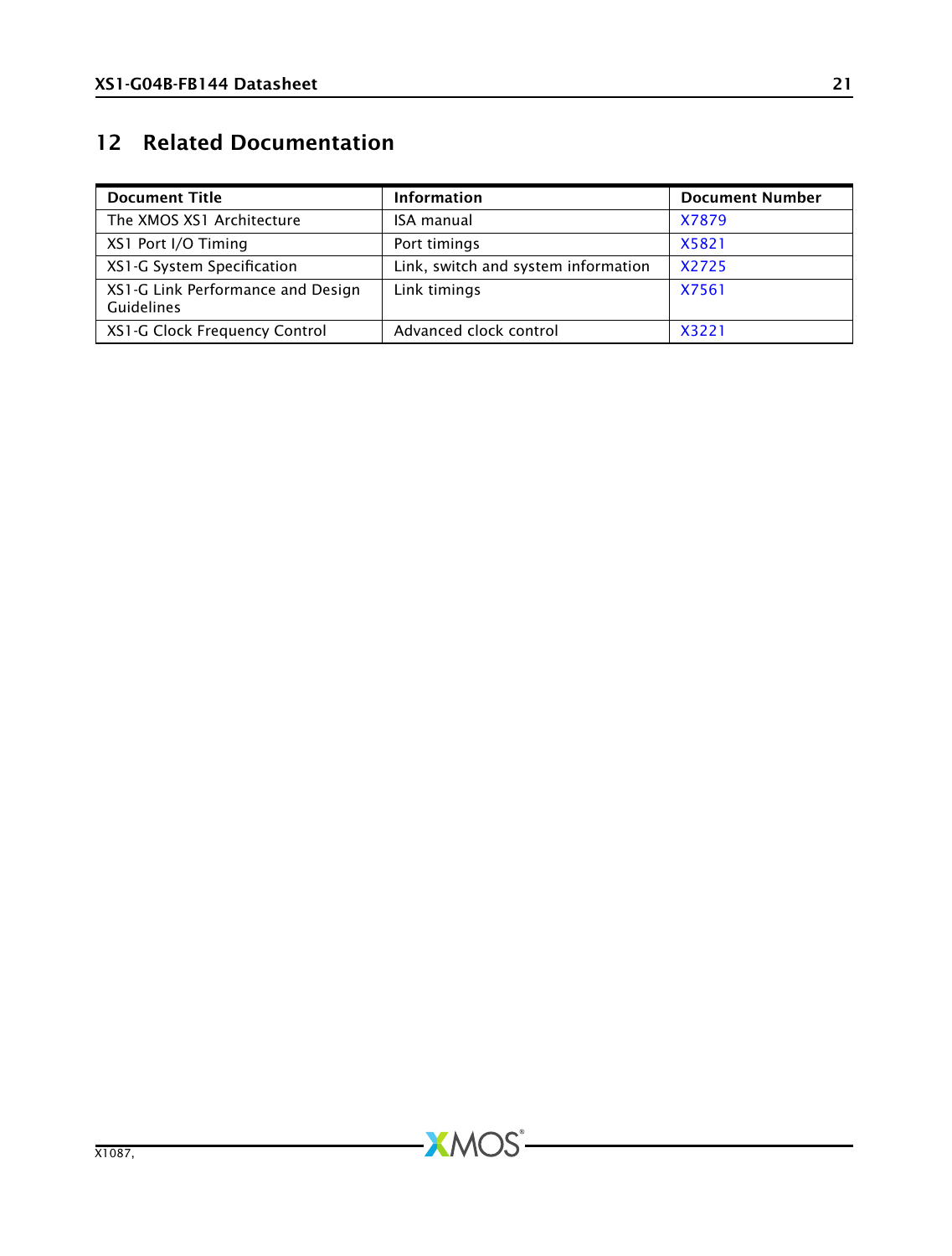## <span id="page-22-0"></span>13 Revision History

The page numbers in this section refer to this document.

#### Rev. X1087H–10/12

- 1. Renamed XCore to xCORE Tile, and Thread to Core.
- 2. Instruction description updated page [2.](#page-2-0)

### Rev. X1087G–05/12-B

1. Block diagram updated: pins listed sequentially, 4-bit ports updated - page [7.](#page-7-0)

### Rev. X1087F–05/12

- 1. SS\_XC0\_CFG and SS\_PLL\_BYPASS tied to VSS on page [4.](#page-4-0)
- 2. OTP section updated and moved before SRAM on page [11.](#page-11-5)

### Rev. X1087E–03/12

1. Removed "Volatile" from Memory description on page [2.](#page-2-0)

### Rev. X1087D–10/11

1. Updated "Part Marking" on page [19.](#page-19-3)

### Rev. X1087C–05/11-B

- 1. Revised format.
- 2. Standard XMOS Link format XnLn on page [4.](#page-4-0)

### Rev. X1087B–01/11

- 1. Replaced "Port Pin Table" with "Signal Description" on page [4.](#page-4-0)
- 2. Updated "ULPI" on page [19](#page-19-2) with set of disabled signals.
- 3. Removed "Device Configuration".
- 4. Added "Associated Design Documentation" on page [20.](#page-20-0)
- 5. Clock frequencies of betweeen 20 MHz and 25 MHz are not supported.
- 6. Removed documentation of numerous JTAG commands, which were incorrect.
- 7. Updated Figure [10](#page-15-1) in "DC Characteristics" on page [15](#page-15-2) by removing rows for I(OH) and I(OL).
- 8. Updated Figure [17](#page-17-0) in "xConnect Link Performance' on page [17](#page-17-0) by removing rows for B(2link) and B(5link), and adding rows for B(2linkP), B(5linkP), B(2linkS) and B(5linkS).
- 9. Renamed IO VSS signals to VSS.

### Rev. X1087A–06/10

- 1. Revised format.
- 2. Updated "Power Consumption" on page [16.](#page-16-0)